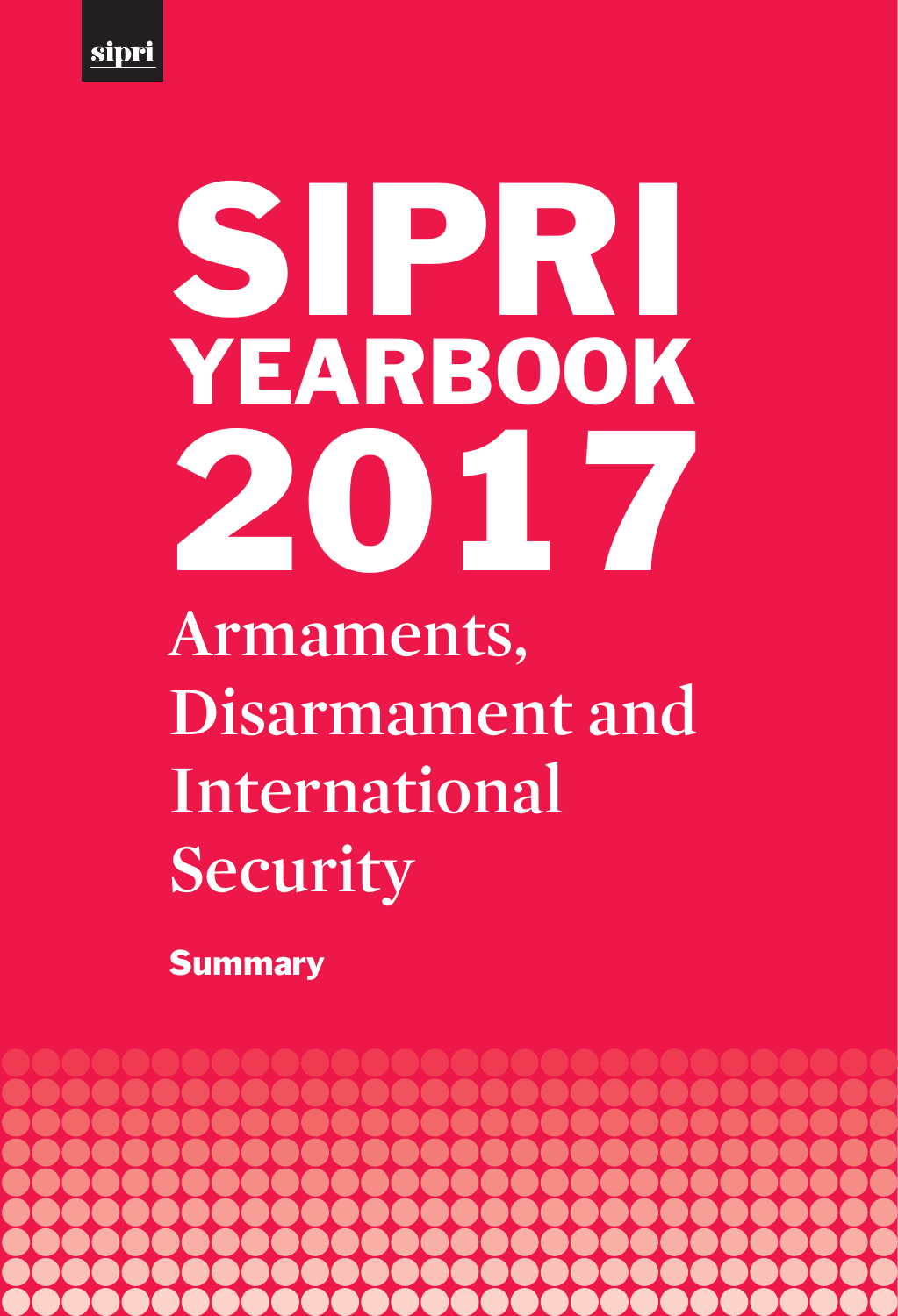# STOCKHOLM INTERNATIONAL PEACE RESEARCH INSTITUTE

SIPRI is an independent international institute dedicated to research into conflict, armaments, arms control and disarmament. Established in 1966, SIPRI provides data, analysis and recommendations, based on open sources, to policymakers, researchers, media and the interested public.

# THE SIPRI YEARBOOK

*SIPRI Yearbook 2017* presents a combination of original data in areas such as world military expenditure, international arms transfers, arms production, nuclear forces, armed conflicts and multilateral peace operations with state-of-the-art analysis of important aspects of arms control, peace and international security. The SIPRI Yearbook, which was first published in 1969, is written by both SIPRI researchers and invited outside experts.

This booklet summarizes the contents of *SIPRI Yearbook 2017* and gives samples of the data and analysis that it contains.

# **CONTENTS**

| 1. Introduction                                                       | 1              |
|-----------------------------------------------------------------------|----------------|
| Part I. Armed conflicts and conflict management, 2016                 |                |
| 2. Armed conflict and peace processes                                 | 2              |
| 3. Armed conflict and instability in the Middle East and North Africa | $\overline{4}$ |
| 4. European security                                                  | 6              |
| 5. Peace operations and conflict management                           | 7              |
| Part II. Security and development, 2016                               |                |
| 6. Sustaining peace and sustainable development in dangerous places   | 9              |
| 7. Coping with crises: forced displacement in fragile contexts        | 10             |
| 8. Exploring the links between climate change and violent conflict    | 11             |
| Part III. Military spending and armaments, 2016                       |                |
| 9. Military expenditure                                               | 12             |
| 10. International arms transfers and developments in arms production  | 14             |
| 11. World nuclear forces                                              | 16             |
| Part IV. Non-proliferation, arms control and disarmament, 2016        |                |
| 12. Nuclear disarmament, non-proliferation and arms control           | 18             |
| 13. Chemical and biological security threats                          | 20             |
| 14. Conventional arms control                                         | 21             |
| 15. Dual-use and arms trade controls                                  | 22             |
| www.sipriyearbook.org                                                 | © SIPRI 2017   |

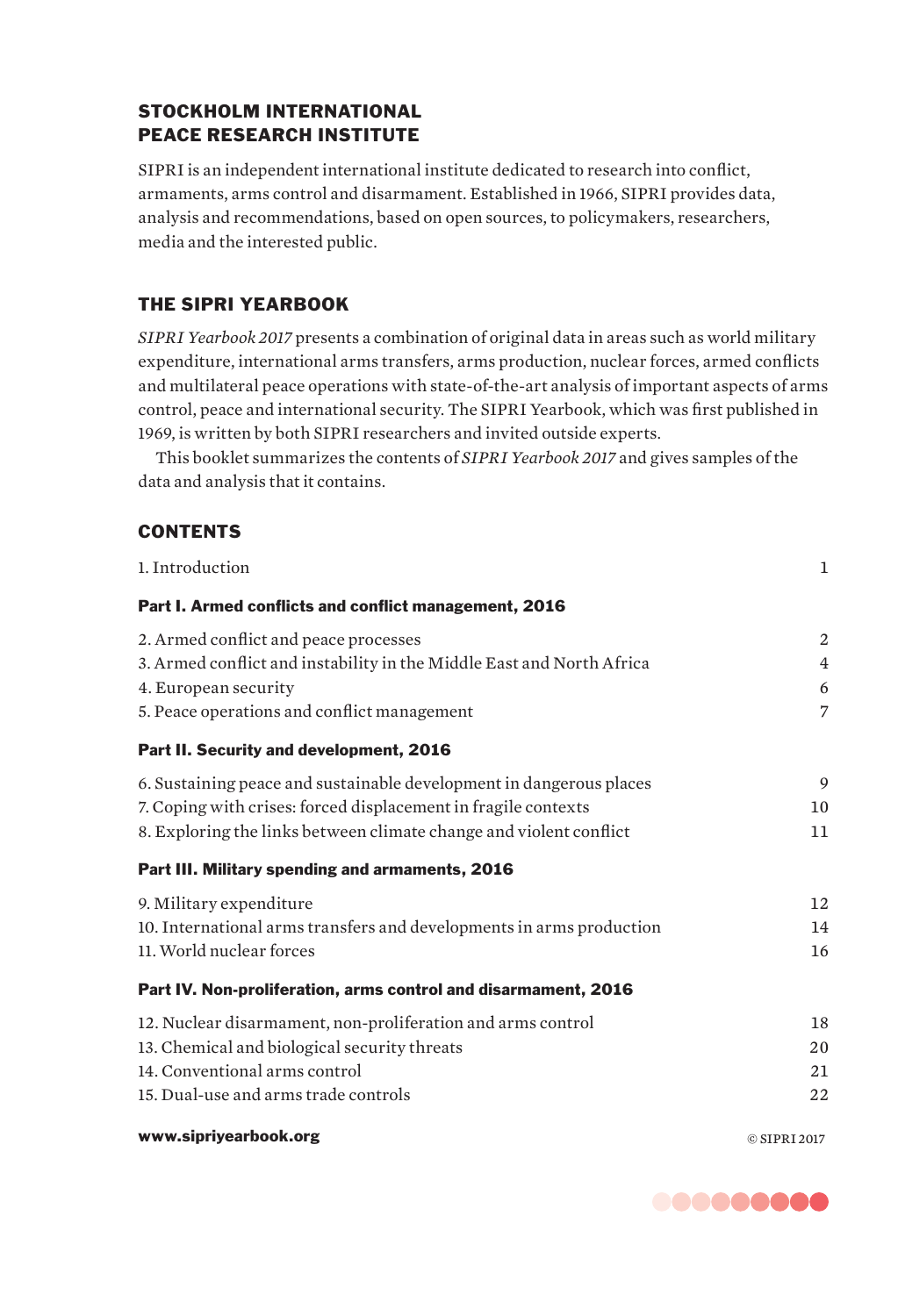# 1. INTRODUCTION. INTERNATIONAL SECURITY, ARMAMENTS AND DISARMAMENT

#### DAN SMITH

An overall perspective on 2016 finds a balance between negative developments and the continued functioning of the international system. However, the year ended with clear grounds for concern that the balance sheet seemed to be tipping towards the negative amid growing unease about the durability of key parts of the international security architecture.

Conflicts in the Middle East continued to generate humanitarian tragedies and largescale movement of refugees, and violent conflict continued in several other parts of the world, most notably Africa, Asia and to a lesser extent Eastern Europe. Developments in North Korea's nuclear programme contributed to international political instability with potentially serious knock-on effects. On the positive side, the 2015 Paris Climate Agreement entered into force in November 2016, the 2015 Iran nuclear deal began implementation on time in early 2016 and the United Nations General Assembly adopted a resolution to start negotiations in 2017 on eliminating nuclear weapons. Progress was also made on work to monitor the unfolding implementation of the UN's Agenda 2030 for international social and economic development. A major contribution to the positive side of the balance sheet in 2016 was the peace agreement in Colombia.

Nonetheless, virtually all the major global indicators for peace and security have moved in a negative direction: more military spending, increased arms trading, more violent conflicts and the continuing forward march of military technology.

Existing multilateral and bilateral arms control agreements and processes are also under challenge—not least due to the deteriorating relationship between Russia and the United States—raising questions of global concern and potentially epochal scope. Were the great gains in peaceful relations since the end of the cold war now being reversed? Would the return of strategic competition between the major powers have negative implications for managing increased conflict risk? These uncertainties, combined with political developments in Europe and the USA especially the vote by the United Kingdom to leave the European Union and the election of Donald J. Trump as US President—seemed to reveal a much decreased commitment to international institutions and a renewed emphasis in several key states on a narrowly defined national interest.

The scale of the challenges facing humanity has been summed up in the proposal to adopt the label of 'the Anthropocene' for the current era, thus designating it as one in which human activity is the dominant influence on climate and the environment. It is disconcerting to note that such cooperation risks becoming more elusive than it has seemed for most of the time since the end of the cold war, at a time when it is more needed than ever. Experience has shown that international cooperation can work. But is the international cooperative urge as persistent as the problems it needs to address? •

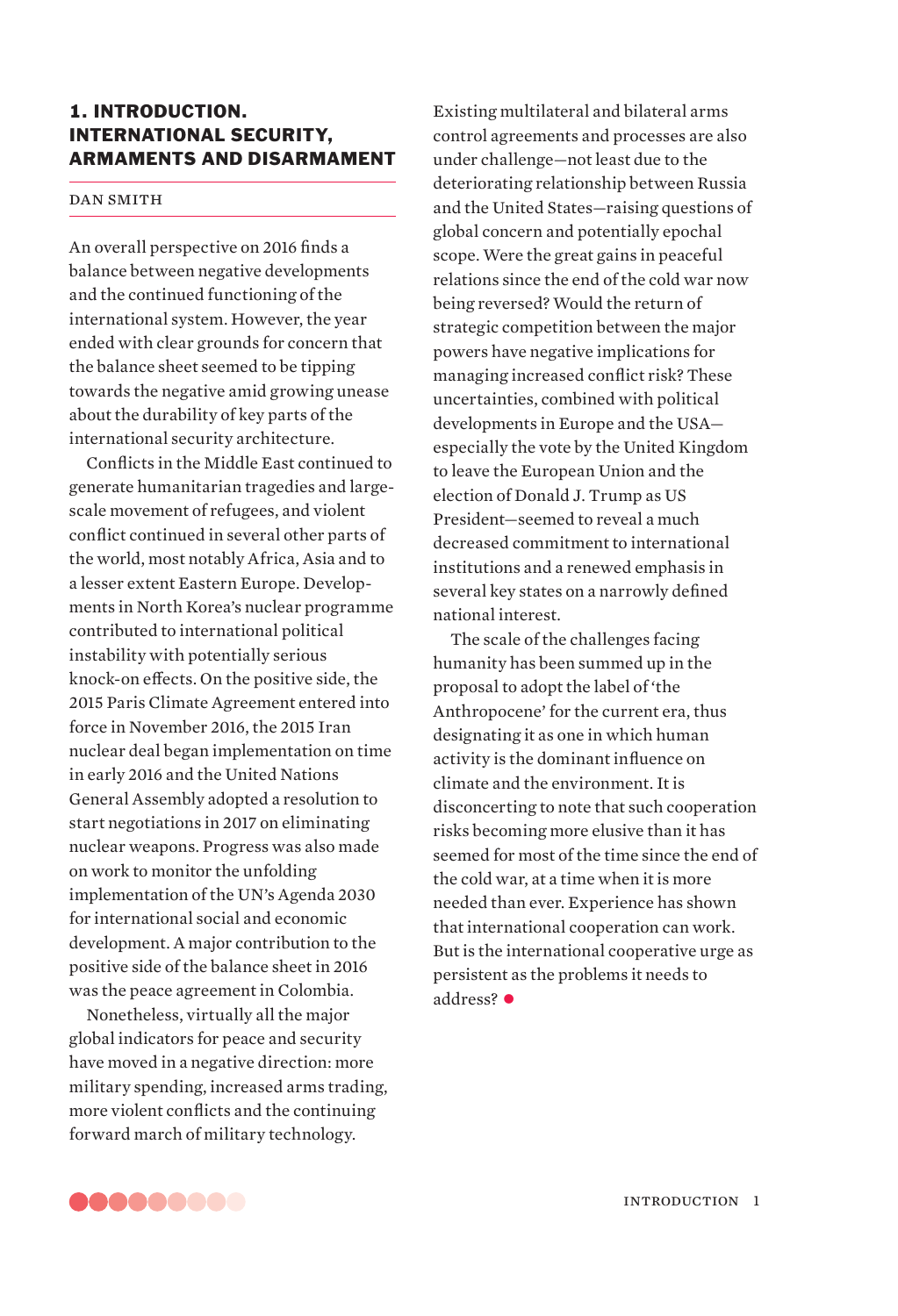# 2. ARMED CONFLICT AND PEACE PROCESSES

#### Patterns of armed conflict, 2007-16

The pattern of armed conflict and peace processes in 2016 appeared to confirm the recent trend for a reversal of the post-cold war peace, but the picture is mixed. According to the Uppsala Conflict Data Program (UCDP), for example, the number of active armed conflicts decreased from 52 to 49 in 2016. However, despite this reduction, 2016 confirms the trend for there to be a significantly larger number of conflicts in the past three years compared to the period 2007–13. Comparisons over a longer period show that the number of armed conflicts in recent years has been equivalent to the number in the period 1990–92. The two periods 1990–92 and 2014–16 constitute two distinct peaks in the post-cold war era. Much of the increase in the number of conflicts in 2014-16 stemmed from the spread of the Islamic State (IS), which often transformed active conflicts and led them to be recorded as new conflicts in UCDP data

Of the 49 active conflicts in 2016, 2 were fought between states (India–Pakistan and Eritrea–Ethiopia) and the other 47 were fought within states and over government (22), territory (24) or both (1). There is a clear recent pattern for a larger share of intrastate conflicts to involve troops from other states on the side of one or both of the warring parties. In 2016 over one-third (38 per cent) of intrastate conflicts were internationalized in this way. Most of these (13 out of 18) were fought against Islamist organizations.

The UCDP recorded 12 wars-defined as an armed conflict that results in 1000 battle-related deaths—in 2016, one more

#### **the global peace index, 2017**

The Global Peace Index (GPI), produced by the Institute for Economics and Peace, uses 23 indicators to rank 163 states and territories by their relative states of peace. The overall GPI score improved in 2016, but the average country score is lower now than in 2008. The largest deterioration in peacefulness occurred in North America, and there were smaller deteriorations in sub-Saharan Africa and the Middle East and North Africa. The largest improvements in peacefulness occurred in South America, Russia and Eurasia, and the Asia-Pacific region. The impact of terrorism increased in 2016, continuing a decade-long trend. A total of 60 per cent of the countries in the GPI have experienced an increase in terrorism since 2007, and the impact of terrorism has more than doubled in 22 countries.

| Rank           | Country        | Score | Change   |
|----------------|----------------|-------|----------|
| 1              | <b>Iceland</b> | 1.111 | $-0.081$ |
| $\mathfrak{D}$ | New Zealand    | 1.241 | $-0.044$ |
| 3              | Portugal       | 1.258 | $-0.098$ |
| $\overline{4}$ | Austria        | 1.265 | $-0.013$ |
| 5              | Denmark        | 1.337 | $+0.091$ |
| 159            | Yemen          | 3.412 | $+0.013$ |
| 160            | South Sudan    | 3.524 | $-0.069$ |
| 161            | Iraq           | 3.556 | $-0.014$ |
| 162            | Afghanistan    | 3.567 | $+0.029$ |
| 163            | Syria          | 3.814 | $+0.008$ |

than in 2015. Three of the wars listed in 2015 had de-escalated to the level of a minor armed conflict in 2016 (Nigeria, Pakistan and Ukraine). Four previously recorded conflicts escalated to the level of war: Afghanistan–IS, Libya–IS, Turkey–IS and Turkey–Kurdistan. Africa was the region with the highest number of conflicts in 2016 (19 active conflicts) followed by Asia (15 conflicts). Ten conflicts were recorded in the Middle East, three in Europe and two in the Americas.

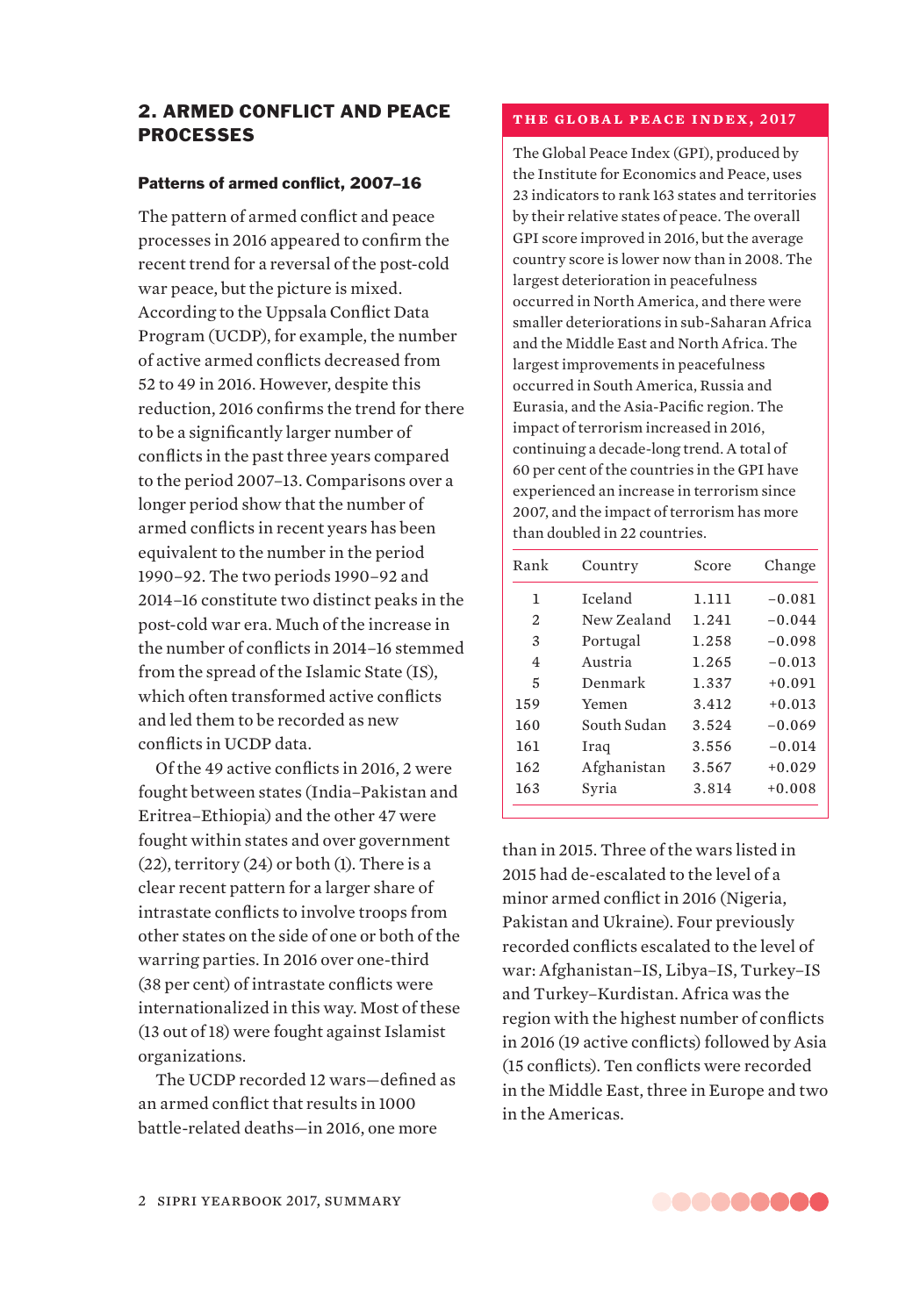#### **REGIONAL DISTRIBUTION AND TOTAL NUMBER OF ARMED CONFLICTS. 2007–16**



Conflict-related developments have been discouraging in recent years, not least in the Middle East, but not all the changes have been negative. While many conflicts were initiated or escalated, many others ceased to be active or were de-escalated. The reduction in the number of conflicts in Latin America is particularly noteworthy. After the 2016 peace agreement between the Revolutionary Armed Forces of Colombia–People's Army (Fuerzas Armadas Revolucionarias de Colombia– Ejército del Pueblo, FARC–EP) and the Government of Colombia, and with ongoing negotiations with the National Liberation Army (Ejército de Liberación Nacional, ELN), the only guerrilla group still in conflict with the Colombian Government, it seems likely that the region will soon have no active conflicts.

#### **Islamist armed conflicts**

About one-third of the world's Islamist armed conflicts are taking place in the Middle East and North Africa, one-third in sub-Saharan Africa and the rest largely in Asia. In some cases, an escalation can be observed over time from not necessarily religiously framed opposition to explicit Islamist grievances, followed by a transformation into transnational Islamist aspirations. The need to recognize and constructively manage this type of conflict at each step of its escalation, and seek to resolve it has important implications for conflict prevention policy. South East Asia stands out as a region that is bucking the empirical trend, where the proportion of Islamist armed conflicts seems to be decreasing.  $\bullet$ 

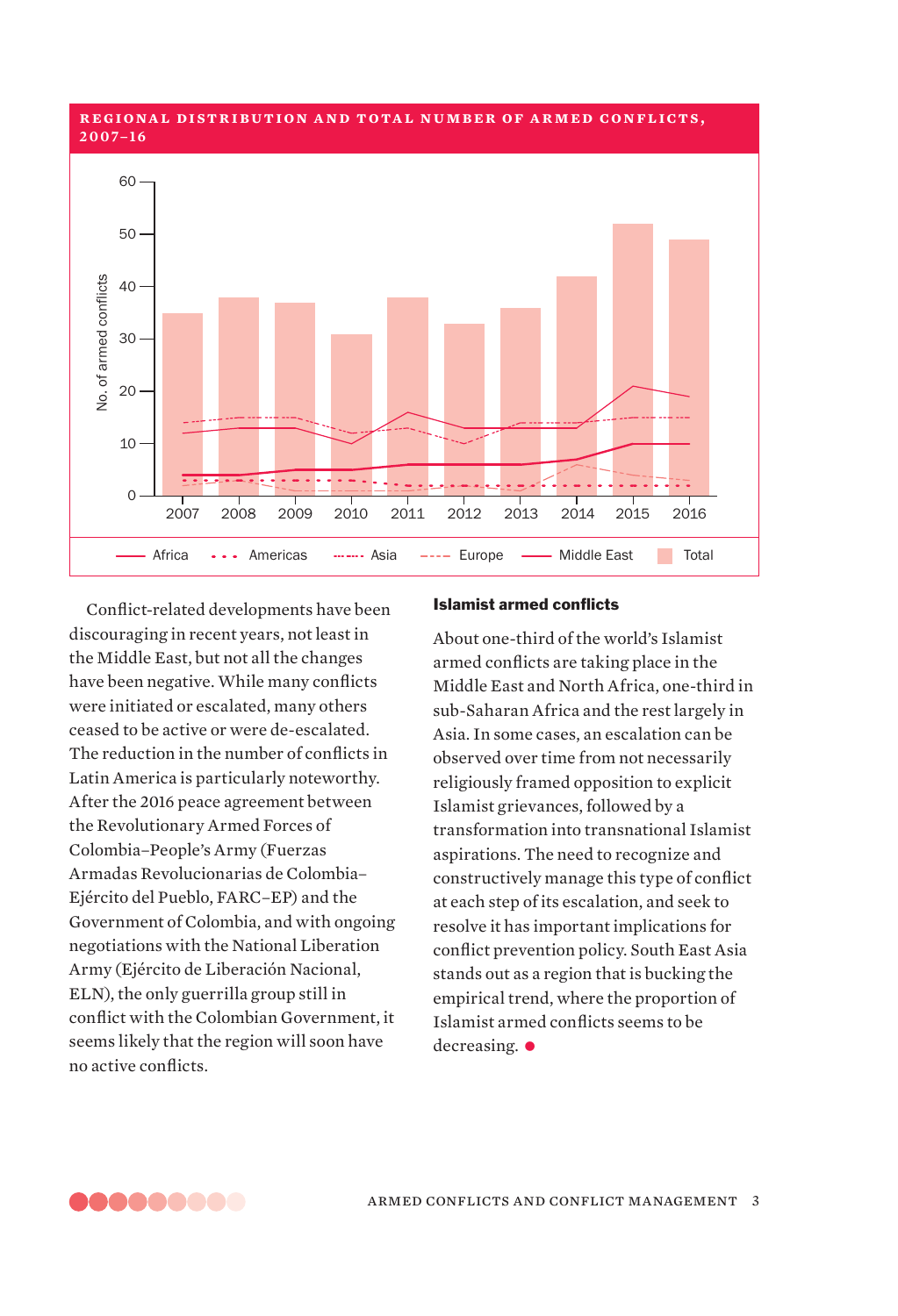# 3. ARMED CONFLICT AND INSTABILITY IN THE MIDDLE EAST AND NORTH AFRICA

The Middle East and North Africa (MENA) remained at the heart of global security concerns throughout 2016. A variety of factors explain the region's seemingly chronic insecurity and persistent susceptibility to armed conflict, such as governance failures in most Arab countries, the still-unfolding consequences of the 2003 invasion of Iraq by the US-led coalition, and the complex relations and rivalries among regional powers. In 2016 at least 7 of the 16 countries in the region used military force in combat on their own territory, and 11 used it on the territory of other countries.

A key element in MENA's security profile is the aftermath of the 2011 'Arab Spring'. Five years on, it is only in Tunisia that the flowers bloom, although the country's path to a stable democracy remains fraught with risk.

#### **Syria**

The war in Syria has resulted in the displacement of half the population—over 4.8 million as international refugees and over 6.3 million as internally displaced persons—and the death of over 400 000, although there are no reliable casualty statistics. Amid the complex array of contending forces in Syria, in 2016 the balance of power tilted quite sharply in favour of President Bashar al-Assad as a result of three important developments: the Russian air campaign in support of the Syrian Government, combined with ground force support from Iran and Hezbollah; Turkey's reconciliation with Russia, and its ensuing policy shift from regime change in Syria to securing continued Turkish

influence; and the defeat of antigovernment forces in eastern Aleppo in December 2016. By the end of the year, the United States had been sidelined in the regional peace talks, and Iran, Russia and Turkey were at the forefront of discussions about Syria and Assad's future.

#### Libya and Yemen

Libya ended 2016 still mired in the chaotic aftermath of the 2011 civil war and international intervention, and still seeking a pathway to stability and security for its citizens.

The interstate relationship that is the highest profile, most complex and most dangerous in the region is that between Iran and Saudi Arabia. One major issue that exacerbates poor Iranian–Saudi relations is Yemen, which has experienced an intermittent civil war since 2004. Saudi and other Arab forces have been involved since 2015. By the end of 2016, the Saudi intervention was associated with a major humanitarian crisis and had failed to inflict decisive setbacks on Houthi forces.

#### The Islamic State

The Islamic State (IS) remained a potent force and focus of international concern in 2016, despite the fact that it suffered significant setbacks in Iraq, Syria and Libya. The framework of Operation Inherent Resolve, the US-led global coalition formed in September 2014, continued to set the pace for external military operations against IS in 2016. While the core membership of IS remains in Iraq and Syria, its efforts have been reinforced by a network of foreign fighters and affiliate groups in several countries across four continents. Terrorist attacks attributed to the group or to individuals

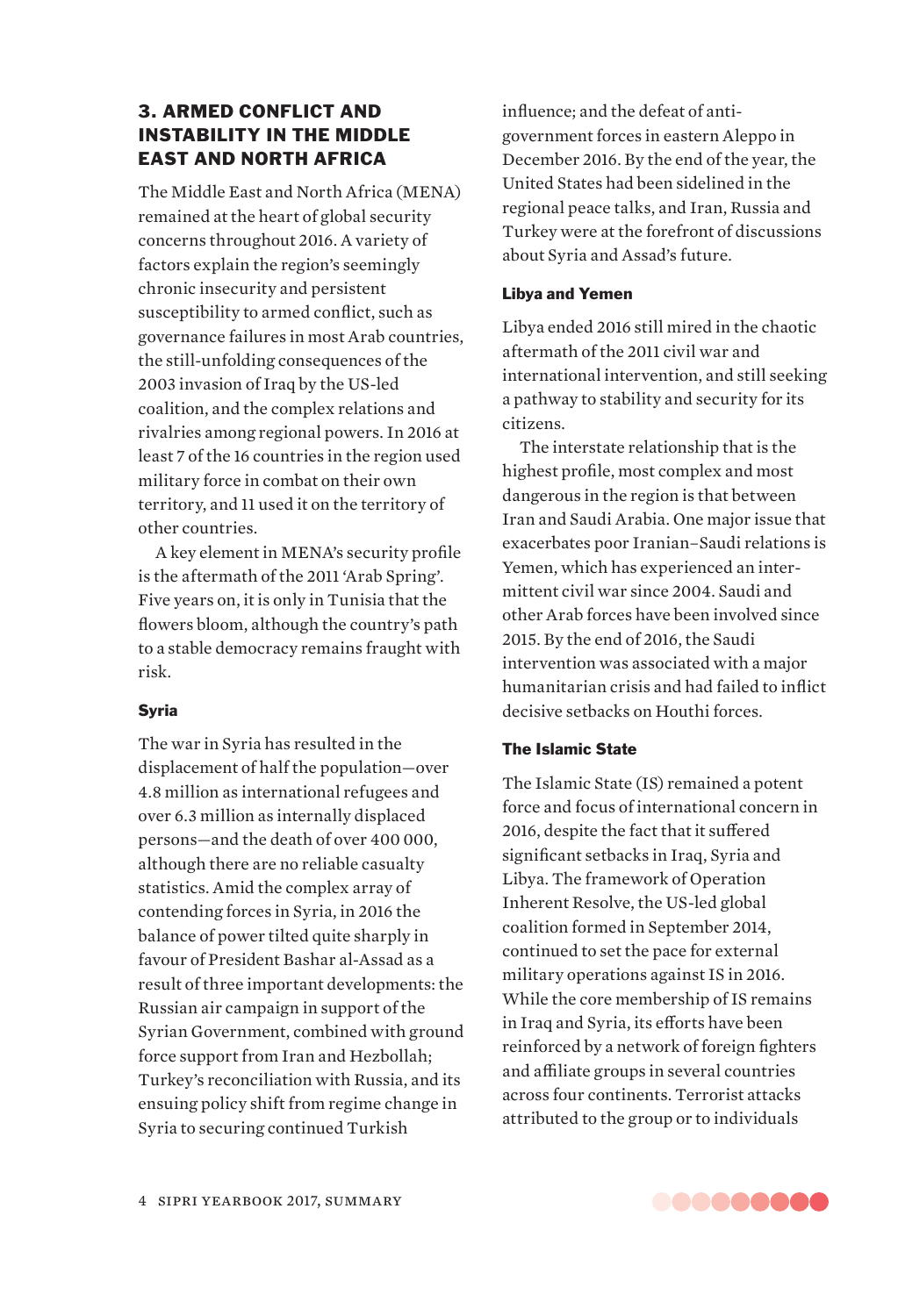

that it has inspired cost hundreds of lives in the wider Middle East, Africa, South Asia and Europe in 2016.

IS relies on infrastructure and institutions more usually associated with a state, such as oil sales, taxation, cash holdings, the sale of antiquities and ransoms, as well as access to national or international financial systems. These revenue streams are also key points of vulnerability; targeting them has been the focus of an international economic war conducted by several states that has both a military dimension (e.g. airstrikes against oil infrastructure, cash holdings and key IS financial operatives) and a non-military dimension (e.g. preventing donations, freezing assets and inhibiting trade with the group). International efforts were also made to combat IS propaganda and counter violent extremism more generally, albeit with mixed results.

Despite it losing territory in 2016, IS's aims and terrorist capabilities are likely to persist in the coming years, possibly in a different and even more lethal form.

#### Military expenditure and arms transfers in the Middle East

Trends and patterns of military expenditure and arms transfers to countries in the Middle East illustrate the importance of military capability in the region. Military expenditure as a share of gross domestic product, also known as the military burden, tends to be particularly high. Total military spending in the Middle East in 2015 and 2016 cannot be calculated due to missing data. This reflects a general lack of transparency and accountability on military matters in the region. Saudi Arabia is by far the largest military spender in the Middle East, and was the fourth largest in the world in 2016.

Arms imports to the Middle East increased by 86 per cent between 2007–11 and 2012–16. The Middle East accounted for 29 per cent of global arms imports in 2012–16, making it the second largest importing region for that period. Many countries in the Middle East have acquired sophisticated military systems that seem likely to substantially increase their military capability. The USA and several West European states continued to be the major arms suppliers to most countries in the region throughout 2012–16. It is likely that arms imports have contributed to the instability, violent conflict and human rights violations in the region.  $\bullet$ 

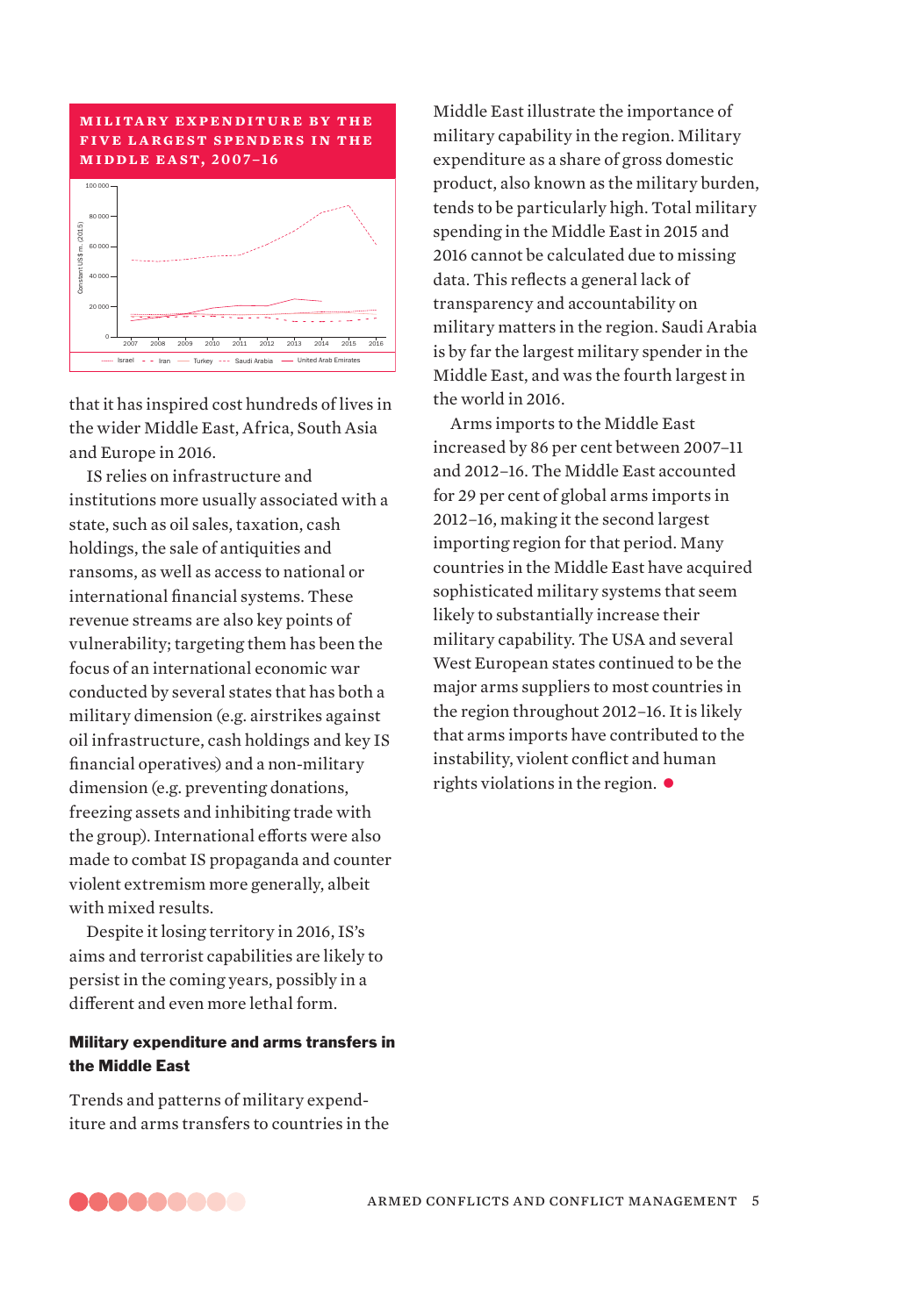## 4. EUROPEAN SECURITY

#### Cooperative security under strain

At the end of the cold war the underlying causes of confrontation in Europe appeared to have been eliminated. A shared assessment of the main problems facing Europe and a common approach to dealing with them seemed possible. In constructing a rules-based European order in which to organize cooperation, states carefully balanced political, politico-military, human security, environmental and economic issues within a framework of comprehensive security.

Events in 2016 reinforced the view that all the elements of the European cooperative security system were under strain. A step-by-step estrangement between Russia and the member states of the European Union (EU) and the North Atlantic Treaty Organization has led to politico-military policy change, military modernization and adapted force postures that could increase the risk of confrontation and, in crisis conditions, military clashes between major military powers. At the end of the year, the Organization for Security and Co-operation in Europe (OSCE) proposed a renewed emphasis on addressing the politico-military aspects of security.

The political and human rights dimensions of the European security system were also challenged in different ways. With mixed success, key security institutions, the OSCE, the EU and the Council of Europe responded to the need to protect the independence of the judiciary and safeguard the freedom of the media while combating hate speech, protecting the rights of minorities and ensuring that

states meet their legal obligations regarding the humane treatment of refugees.

#### Armed conflict in the post-Soviet space

Armed conflict has returned to Europe, in particular through an escalation in violence in some of the protracted conflicts in the post-Soviet space that emerged in the final years of the Soviet Union and the years that followed its demise. Efforts to find a sustainable peace in eastern Ukraine, where conflict has now claimed roughly 10 000 lives, did not bear fruit. All these conflicts contain the potential for significant escalation.

#### **Turkey**

Recent developments in Turkey reveal a domestic, regional and international security environment that is the most complex in Europe. The dramatic events in 2016—including a sequence of violent attacks, an attempted *coup d'état* and subsequent government crackdowns on suspected plotters and other dissidents made the year one of the most challenging in recent Turkish history. At the end of 2016, neither the conflicts on its borders with Iraq and Syria—and their spillover effects, such as the major displacement of civilians—nor the upsurge in domestic and international mass-impact terrorism had abated. Internal political and constitutional challenges in the aftermath of the failed coup competed with important reassessments of relations with key partners: the EU, Russia and the United States.  $\bullet$ 

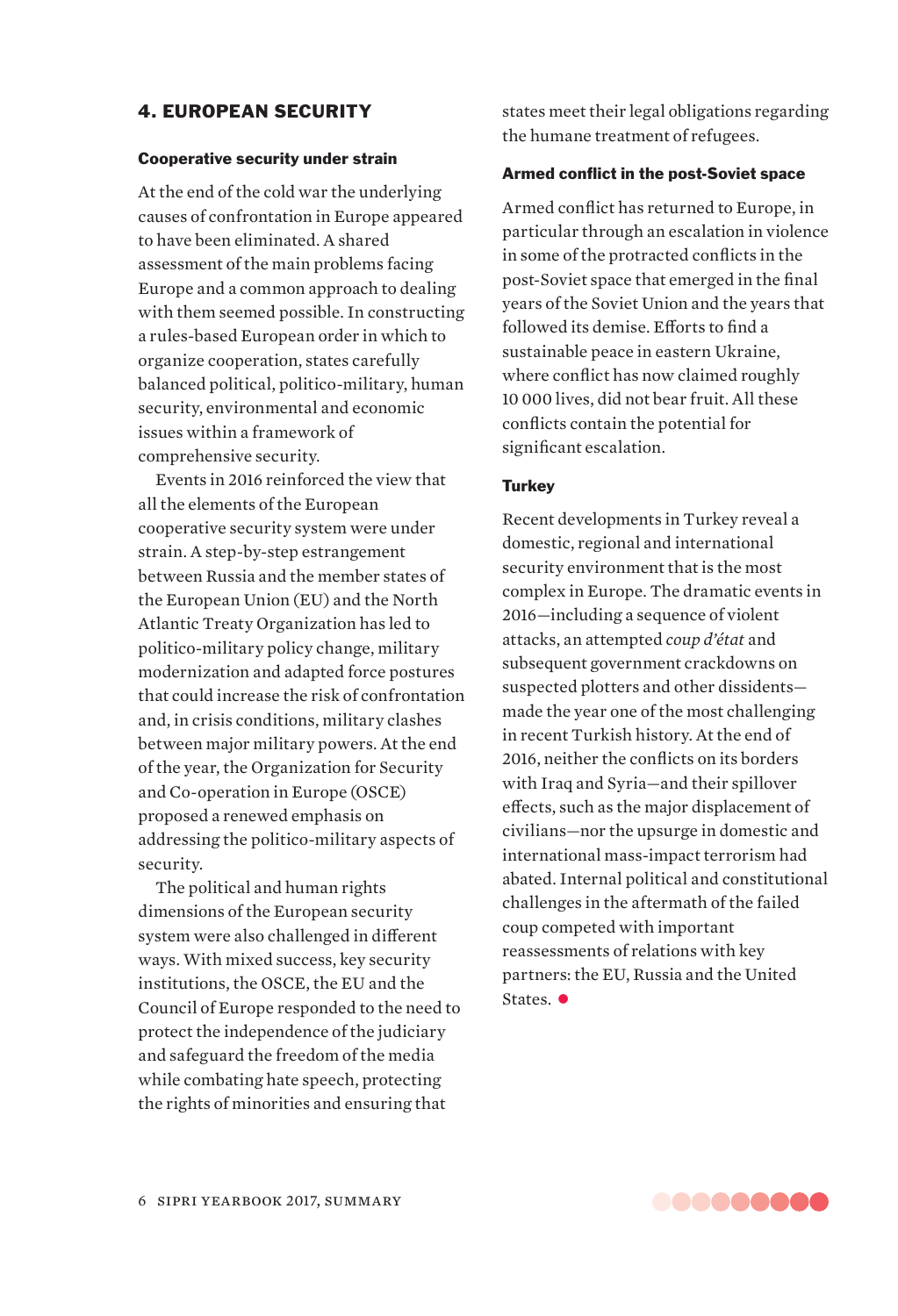# 5. PEACE OPERATIONS AND CONFLICT MANAGEMENT

# Trends and developments in peace operations in 2016

In 2016 it became clear that many of the trends in terms of the number of missions and personnel have peaked and now seem to be slowly declining or levelling out. Two new peace operations were started: the United Nations Mission in Colombia and the European Union (EU) Military Training Mission in the Central African Republic (CAR) (EUTM RCA). Four missions were terminated: the EU Military Advisory Mission in the CAR (EUMAM RCA); France's Operation Sangaris (also in the CAR); the EU Advisory and Assistance Mission for Security Reform in the Democratic Republic of the Congo (EUSEC RD Congo); and the EU Police Mission (EUPOL) in Afghanistan. The number of peace operations active during 2016 decreased by one compared with 2015 (to 62). The total number of personnel deployed in the field declined by 6 per cent to 153 056, continuing a trend that began in 2012.

Moreover, while the UN clearly remains the principal actor in peace operations, after three consecutive years of personnel increases in UN operations, this trend reversed in 2016. The trend for decreases in personnel looks set to continue. The UN Operation in Côte d'Ivoire (UNOCI) and the UN Mission in Liberia (UNMIL) are planned to drawdown, while other UN operations are reaching authorized personnel levels and long-awaited operations in places such as Burundi, Libya, Syria, Ukraine and Yemen may never see the light of day.



#### Peace operations in Africa

Africa remained the primary focus of peace operations. As recommended in the report by the UN High-level Independent Panel on Peace Operations (the HIPPO report), the UN, the African Union (AU) and the Regional Economic Communities and Regional Mechanisms are deepening their partnerships. Funding African operations is still one of the main challenges. In 2016 the AU Assembly of Heads of State and Government decided to increase the AU contribution to the funding of all AU peace support operations to 25 per cent by 2020, by means of a 0.2 per cent import tax on 'eligible imports' into the continent. However, African actors will remain dependent on external funding in the short to medium term, and some external actors—particularly the EU and its member states—are becoming less generous and more demanding. This presents financial challenges for several African peace operations, some of which face potential closure as contributors consider withdrawing their troops.

#### Grey zone operations

Military and civilian personnel are increasingly being deployed in operations

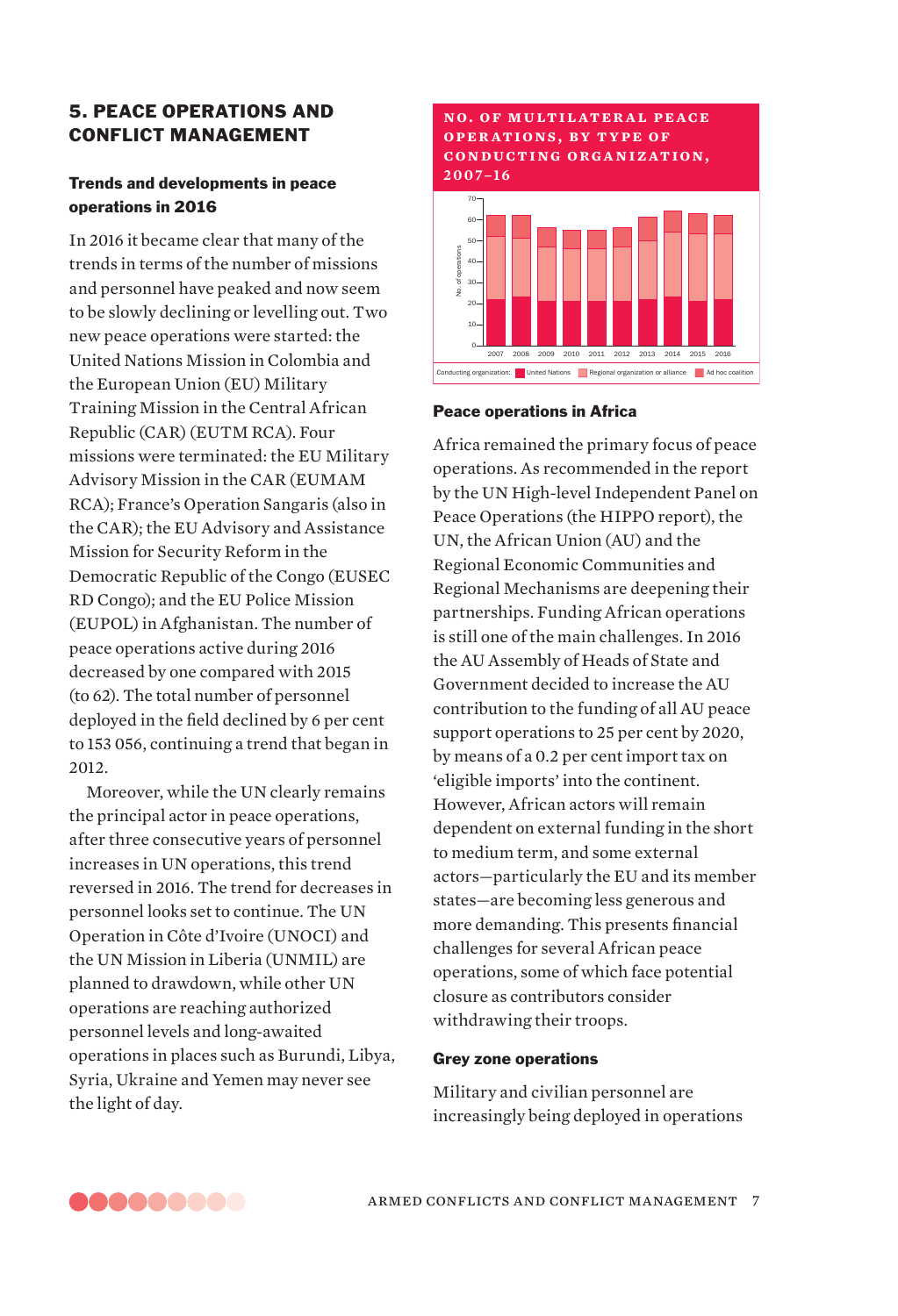

that fall in the 'grey zone' of just within or just outside the SIPRI definition of multinational peace operations. While in some cases troop contributing countries and host nations would be helped if the UN Security Council considered mandating and financing operations, such as the Multinational Joint Task Force (MNJTF) against Boko Haram, in other instances host nations resist having a peace operation on their soil. Such operations can be seen as an infringement of national sovereignty, and may also contribute to an image of state failure. Examples include (*a*) Burundi's resistance to the deployment of the African Prevention and Protection Mission in Burundi (MAPROBU), the AU human rights and military experts, and the UN police contribution to Burundi; (*b*) Syria's reluctance to even allow observation of the evacuations from eastern Aleppo to other districts of the city; and (*c*) Colombia's insistence on making the UN Mission in Colombia a political mission rather than a peacekeeping operation. These developments stress the importance of further expanding data collection and analyses of operations in the grey zone.

#### Protection of civilians

The protection of civilians is another challenge faced by the AU and the UN. The impotence of the international community in Ukraine and Syria has been made painfully clear, and is frequently covered in the media. The inability to deal with the situation in South Sudan has received less attention. With some 200 000 civilians under its care in Protection of Civilian (POC) sites, the UN Mission in South Sudan (UNMISS) faces unprecedented challenges. Several attacks on POC sites in 2016 demonstrated that providing civilians with protection was far beyond the capability of UNMISS and that the POC sites raised unrealistic expectations among those who had expected to be protected. Moreover, as many civilians have already been living in the POC sites for more than three years, rather than a temporary solution, these sites have become de facto internally displaced person camps, which require associated levels of internal security and living standards. As the POC sites in South Sudan are likely to remain for many years to come, it is important for UNMISS to learn lessons from events in 2016. •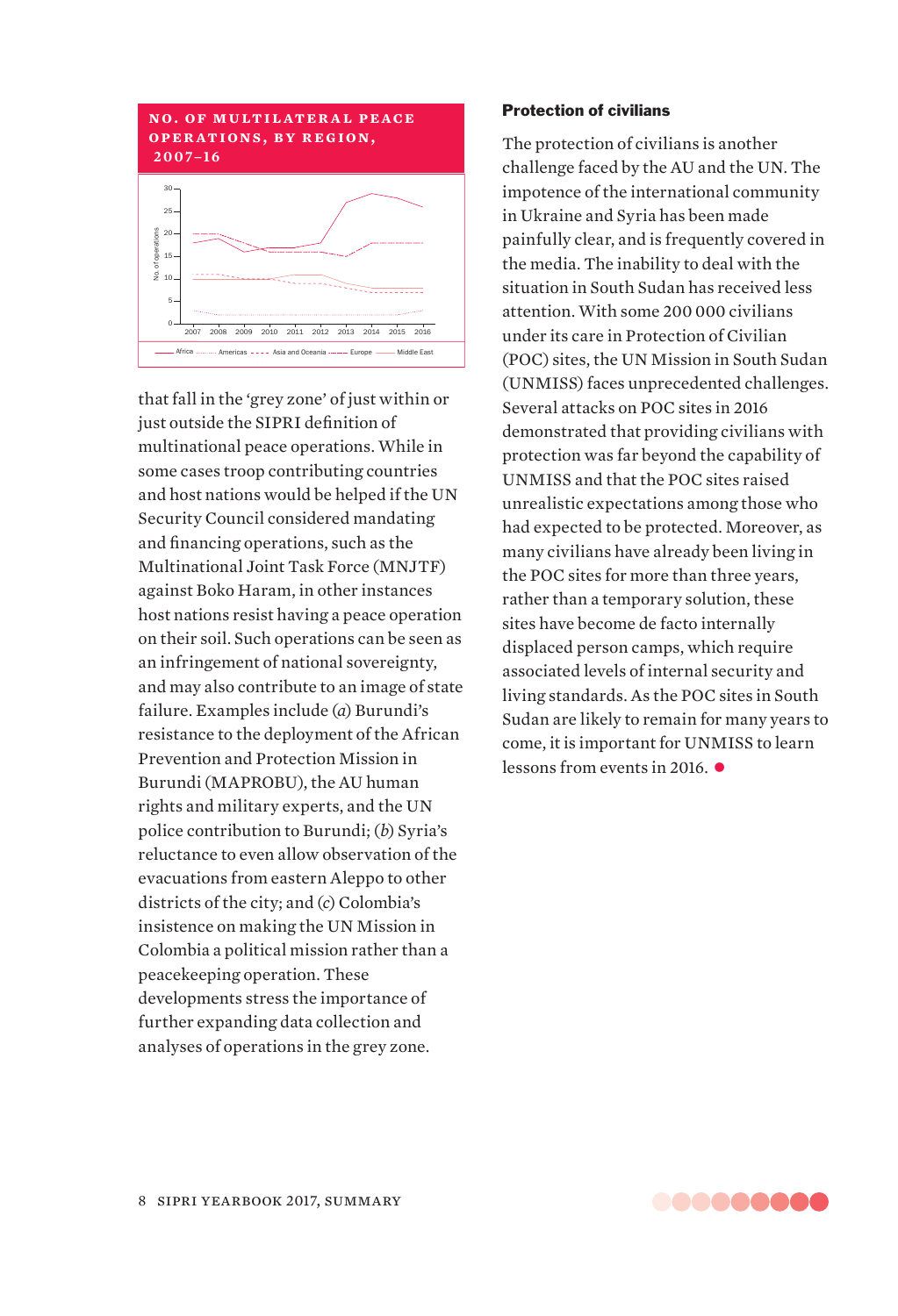# 6. SUSTAINING PEACE AND SUSTAINABLE DEVELOPMENT IN DANGEROUS PLACES

The United Nations officially launched the 2030 Agenda for Sustainable Development on 1 January 2016. The aim is to achieve the 17 Sustainable Development Goals by 2030. This reflects the fact that peace and development are continuous processes that require constant cultivation and may necessitate decades of effort before the benefits are realized. Allied to the sustainable development agenda is the new UN concept of sustaining peace, which calls for better linkages between the UN's three foundational pillars: peace and security, development and human rights, and humanitarian action. It replaces the sequential approach to conflict that often resulted in silos of prevention, humanitarian action, peacekeeping, peacebuilding and development—and calls for better linkages and sharing of instruments across these different sets of responses.

The context for the development of the UN's sustaining peace framework included pockets of violence concentrated in the world's dangerous places; ongoing complex humanitarian emergencies; and limited capacities for preventing, responding to, managing and recovering from conflict. Sustaining peace is also linked to the principles of national ownership and inclusivity, and is consistent with the concept of positive peace.

Sustaining peace seeks to shift actors away from structural violence and towards collaborative solutions and development, and thus towards positive peace outcomes. It is vital to understand the long-term impact of armed conflict on development and to implementing peace accordingly:

while a typical civil war lasts 7 years, it takes 14 years to recover from one economically, the chances of a setback are high and it can take 25 years to rebuild lost state systems and institutions to the level of 'good enough' governance. Only in the past 10 years have Cambodia, Laos and Viet Nam started to take off economically after decades of conflict followed by decades of recovery. This suggests that the ongoing confl icts and dissolution of the state in Libya, South Sudan and Yemen will each, on average, lead to another 15 to 25 years of lost development.

Several important events took place in 2016 in the fields of preventing violent extremism, humanitarian action, and the women, peace and security agenda. These fields show some of the mechanisms through which the concept of sustaining peace is being integrated into global peace and development practice. The May 2016 World Humanitarian Summit (WHS), for example, resulted in over 3100 individual and joint commitments in core areas such as political leadership to prevent and end conflict, upholding the norms that safeguard humanity, and better targeted funding of humanitarian assistance.

While the concept of conflict prevention remains mostly aspirational, several developments in 2016—such as the WHS, the Sendai Framework, the Global Partnership for Preparedness and the Global Alliance for Urban Crises—can be interpreted as investments in sustaining peace and possible paths for a positive peace.  $\bullet$ 

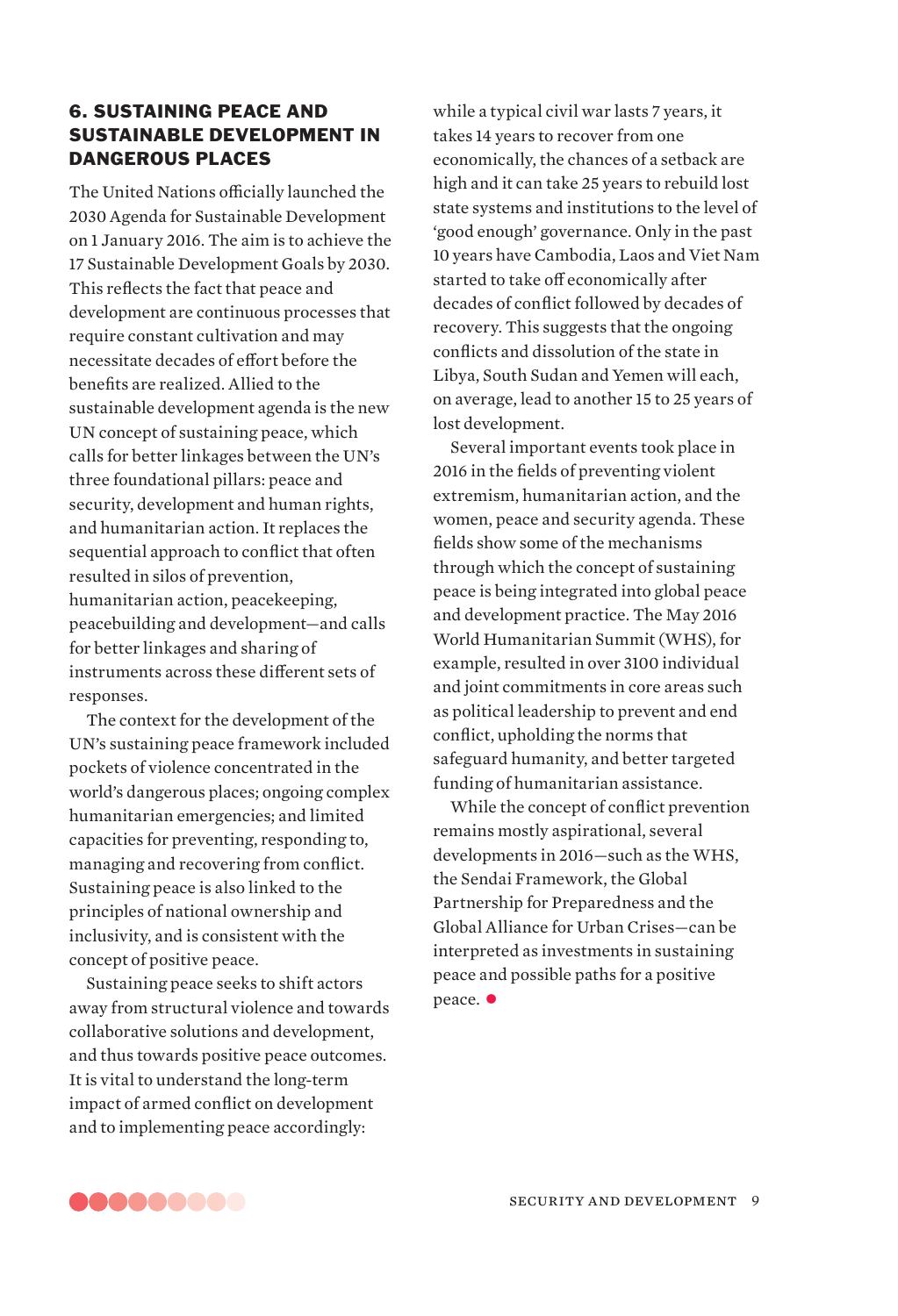# 7. COPING WITH CRISES: FORCED DISPLACEMENT IN FRAGILE CONTEXTS

In 2016 forced displacement continued to be a major challenge to human security, most notably in the Middle East and Africa, which together currently host over twothirds of the world's displaced population. In recent years the number of forcefully displaced persons—over 60 million—has increased significantly in comparison with, for example, population growth or general migration. This rise has been caused by new displacement crises (such as those in Yemen and South Sudan) coupled with protracted crises (such as those in Syria and Afghanistan) and the low number of returnees. The clear majority of these displacement crises were generated primarily by armed conflicts.

The challenges are particularly pronounced due to the concentration of forcefully displaced persons in confined geographical spaces—in a city, at a border, in a camp or along a narrow transit route and, above all, across a small number of countries. This concentration leads to coping crises, overcrowding and associated problems, most notably inadequate physical protection, health care issues, increased resource constraints, and loss of livelihood and educational opportunities.

State-centric structures for addressing forced displacement and the lack of a commonly agreed international legal framework are serious obstacles to successfully addressing both short-term human security needs and long-term challenges, such as the legal status of displaced persons in a host country and the consequences this has for livelihoods and other opportunities. While existing international law offers protection to those fleeing their home country and seeking protection in other states, most major refugee-hosting countries have not signed the United Nations Convention on Refugees. In any case, the convention does not apply to internally displaced persons the group that makes up the vast majority of those forcefully displaced.

The most useful way to understand current displacement dangers, and therefore better address them, is through their shared context of large-scale displacement in fragile, violent situations. While fragility refers to societies' heightened exposure to risks combined with a low capacity to mitigate or absorb them, violent conflicts were also closely associated with all the major displacement crises in 2016.

The depth and breadth of the ongoing displacements may have spillover effects on other societies and countries. Regional and international processes have been initiated to address the humanitarian challenges of displacement and the concerns of refugeehosting and other states. In 2016 the UN General Assembly, for example, took the first step towards a political process to design an international framework on safe migration, including more equitable burden sharing in hosting and supporting refugees. However, some processes risk undermining the international legal framework that is currently protecting refugees. For example, on at least two occasions in 2016, the European Union sought to reach political solutions with major refugee-hosting states that had no written or legal basis.  $\bullet$ 

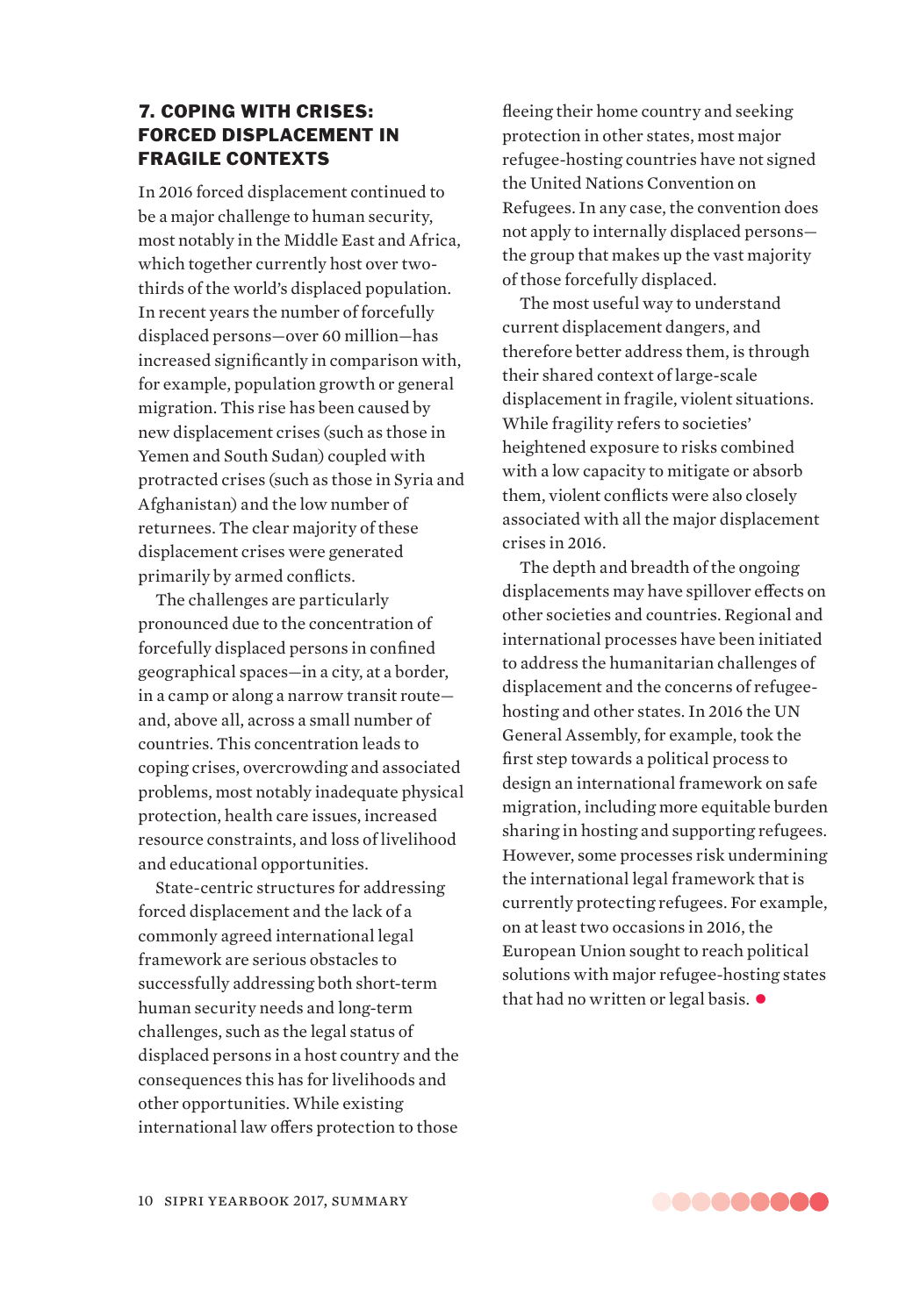# 8. EXPLORING THE LINKS BETWEEN CLIMATE CHANGE AND VIOLENT CONFLICT

The security challenges posed by climate change are multifaceted and affect human, community and state security. Climate change also has short-, medium- and longterm impacts, which makes the time perspective adopted key. In addition, the impacts of climate change on, for instance, food or water security are heavily dependent on socio-economic conditions, which means that the same impact might have diverse consequences depending on the context. Hence, climate change puts additional pressures on current vulnerabilities for humans and societies across the world, and has particularly adverse effects in already fragile contexts.

One class of security challenge in relation to a changing climate is the increased risk of violent conflict. A large body of research in the past decade has examined the climate–conflict link and its influences on policymaking, most notably in foreign, defence and development policy.

In East Africa, for example, four mechanisms linking climate change to violent conflict have been identified: worsening livelihood conditions; migration and changing pastoral mobility patterns; tactical considerations of armed groups; and exploitation of local grievances by the elite. While the first two mechanisms deal mainly with the causes of conflict, the latter two are about changing conflict dynamics. This difference illustrates that the mechanisms both interact with and complement each other.

Mechanisms linking the impacts of climate change on peace and conflict can also be explored in the context of extreme weather events. Among the deadliest of the extreme weather events that occurred between 2000 and 2016 were tropical cyclone Nargis in Myanmar in 2008, the heatwaves in the northern hemisphere in 2010 and the tropical cyclones in the Philippines in 2013. Violent conflict was an outcome in some of these cases. By focusing on these events it is possible to identify not only the mechanisms that link extreme weather events to violent conflict, but also the mechanisms that enable pressures to be resolved peacefully. Four mechanisms were identified. The first two-competition over scarce resources and failure of conflict management institutions—are linked to increased risk of violent conflict. The third mechanism—social-coherence building however, illustrates how extreme weather events in areas plagued by conflict sometimes facilitate social-coherence building and enable cooperation, rather than deepening ongoing conflicts. The fourth mechanism—acceleration of transformation—emphasizes the social dynamics following a disaster, which in the selected cases lack a clear direction in terms of increasing or reducing the risk of violent conflict after an extreme weather event.

Among the policy implications are the importance of mitigating the negative effects of climate change on livelihoods and the need for adequate conflict resolution mechanisms. It is also important to note that climate change does not deterministically lead to violent conflict. Human agency permeates every link in the chain from climate change to violent conflict. This provides a foundation for investigating how peace can be maintained and shaped in the face of vast pressures, including those of climate change. •

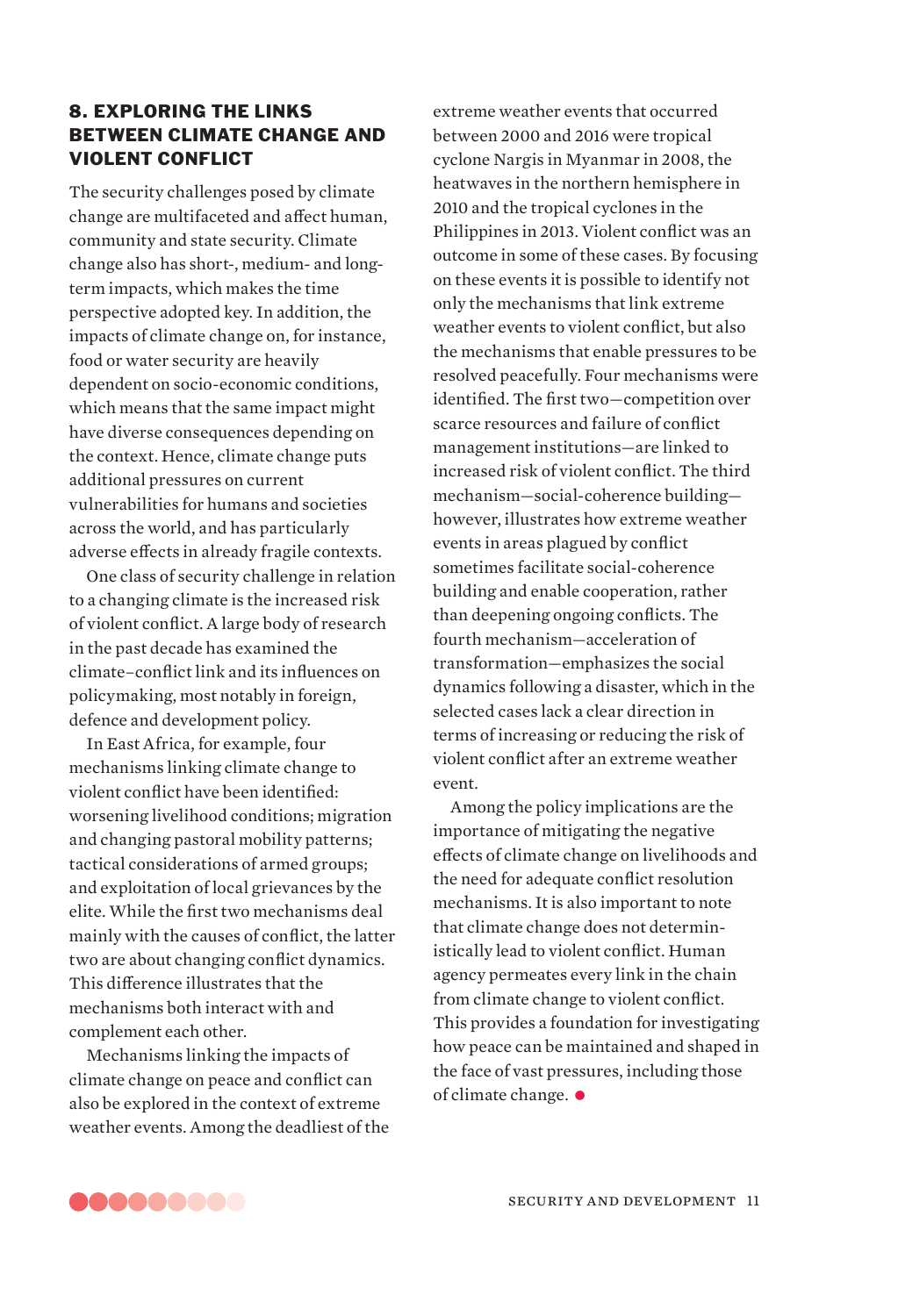# 9. MILITARY EXPENDITURE

World military expenditure was estimated at \$1686 billion in 2016, equivalent to 2.2 per cent of global gross domestic product or \$227 per person. Total global expenditure in 2016 was roughly constant compared to 2015, being only 0.4 per cent higher in real terms.

Military expenditure in North America saw its first annual increase since 2010, while in Western Europe spending was up by 2.6 per cent on 2015. Spending continued to rise in Asia and Oceania and Eastern Europe. In contrast, military spending fell in Africa, South and Central America and the Caribbean and those countries in the Middle East for which data is available. Overall, the increases in military spending in Asia and Oceania, Europe and North America have been almost completely offset by decreases in the rest of the developing world.

With a total of \$611 billion, the United States remained the largest military spender in 2016. Its spending grew by 1.7 per cent compared with 2015-the first annual increase since 2010 when US military expenditure reached its peak. There is uncertainty over the future direction of US military spending, but estimates in the National Defense Budget suggest a modest increase in procurement and research, development, test and evaluation (RDT&E) spending for 2017, and substantial increases over the period 2018–21.

#### The impact of the oil price shock

The sharp fall in the price of oil, continuing the price slump since late 2014, had a significant impact on many oil exportdependent countries. Where there had been a close correlation between high oil

#### **world military spending, 2016**

|                                                                 | Spending | Change |
|-----------------------------------------------------------------|----------|--------|
| Region                                                          | (\$b.)   | $(\%)$ |
| Africa                                                          | (37.9)   | $-1.3$ |
| North Africa                                                    | (18.7)   | 1.5    |
| Sub-Saharan Africa                                              | 19.2     | $-3.6$ |
| Americas                                                        | 693      | 0.8    |
| Central America                                                 | 7.8      | $-9.1$ |
| and Caribbean                                                   |          |        |
| North America                                                   | 626      | 1.7    |
| South America                                                   | 58.8     | $-7.5$ |
| Asia and Oceania                                                | 450      | 4.6    |
| Central and South Asia                                          | 73.3     | 6.4    |
| East Asia                                                       | 308      | 4.3    |
| Oceania                                                         | 26.6     | 1.7    |
| South East Asia                                                 | 41.9     | 5.1    |
| Europe                                                          | 334      | 2.8    |
| Central Europe                                                  | 21.0     | 2.4    |
| Eastern Europe                                                  | 75.4     | 3.5    |
| Western Europe                                                  | 237      | 2.6    |
| Middle East                                                     | . .      | . .    |
| <b>World total</b>                                              | 1686     | 0.4    |
| $()$ = uncertain estimate; = data unavailable.<br>$\frac{1}{2}$ |          |        |

Spending figures are in current (2016) US\$. All changes are in real terms for the period 2015–16.

prices and rising military spending over the previous 10 years, the fall in the price of oil has led to substantial decreases. The decrease in oil revenues has forced many oil-producing countries to cut their total government budget, and thus military spending. In Africa, South and Central America and the Middle East, the decrease in military spending in a few oil exportdependent countries has had a major effect on regional trends.

Cuts in government spending have led to resource prioritization choices and tradeoffs between military and social expenditure. In the period since the oil price crash, the evidence from the national reports of oil export-dependent countries indicates an average decrease in military

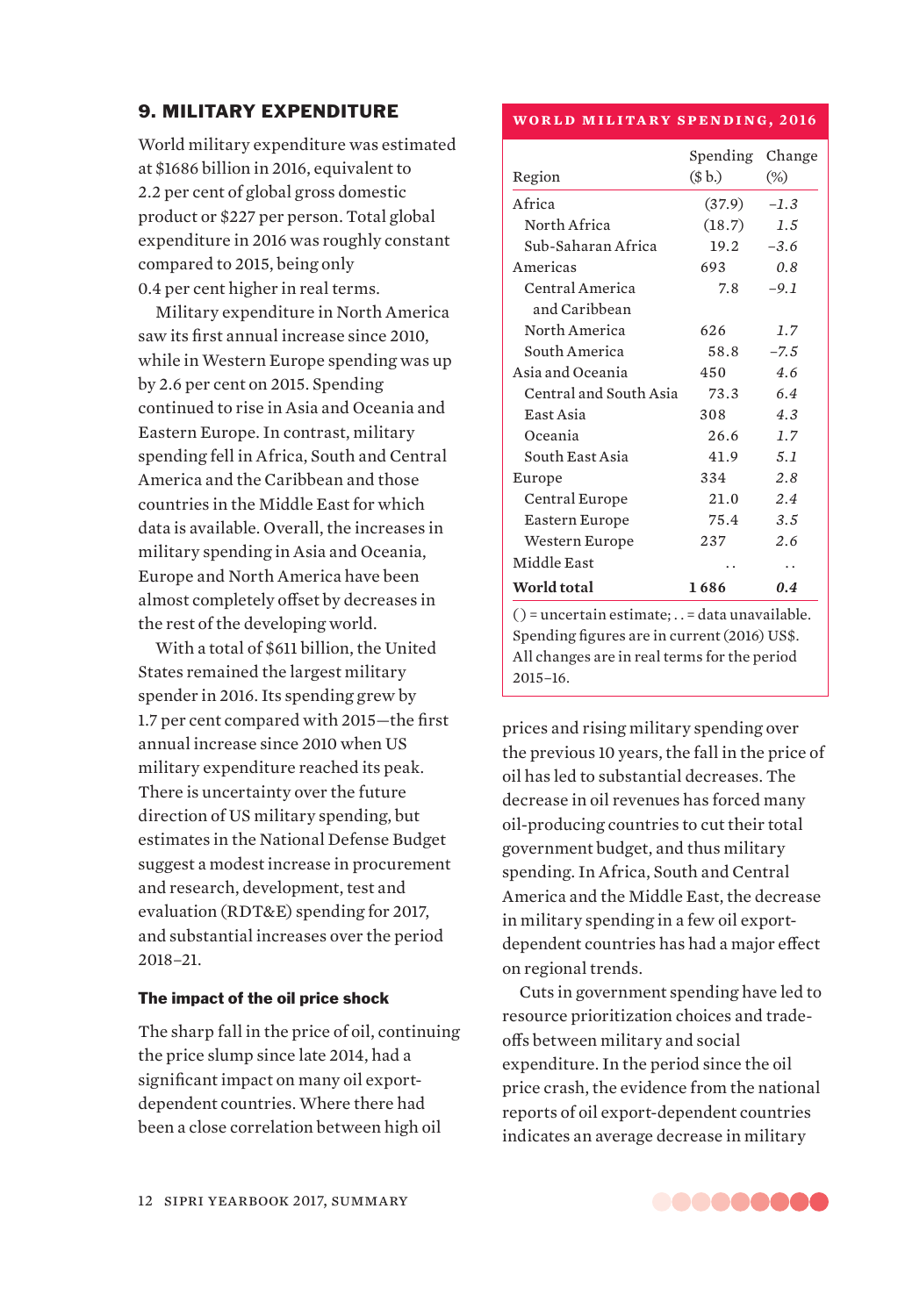

spending that is relatively greater than the decrease in social sectors such as health or education.

#### Military expenditure data

Although there has been a lack of voluntary reporting to the United Nations, many states publish military spending information in government reports, in budgets and on other publicly accessible platforms. Incomplete and inaccurate information on military spending is a problem due to its association with national security, but national transparency has improved in many cases. In 2016 SIPRI collected reliable and consistent military spending data for 148 countries.

#### An expanded SIPRI data set

SIPRI has achieved a long-held ambition to publish an expanded military expenditure data set that goes back in some cases as far as 1949. Providing data in constant and

current US dollars and as a share of gross domestic product, the extended data set offers major opportunities for new research and insights into the dynamics of military spending. The data also enables the exploration of long-term trends in military expenditure in different regions and countries, covering both the cold war and post-cold war periods. •

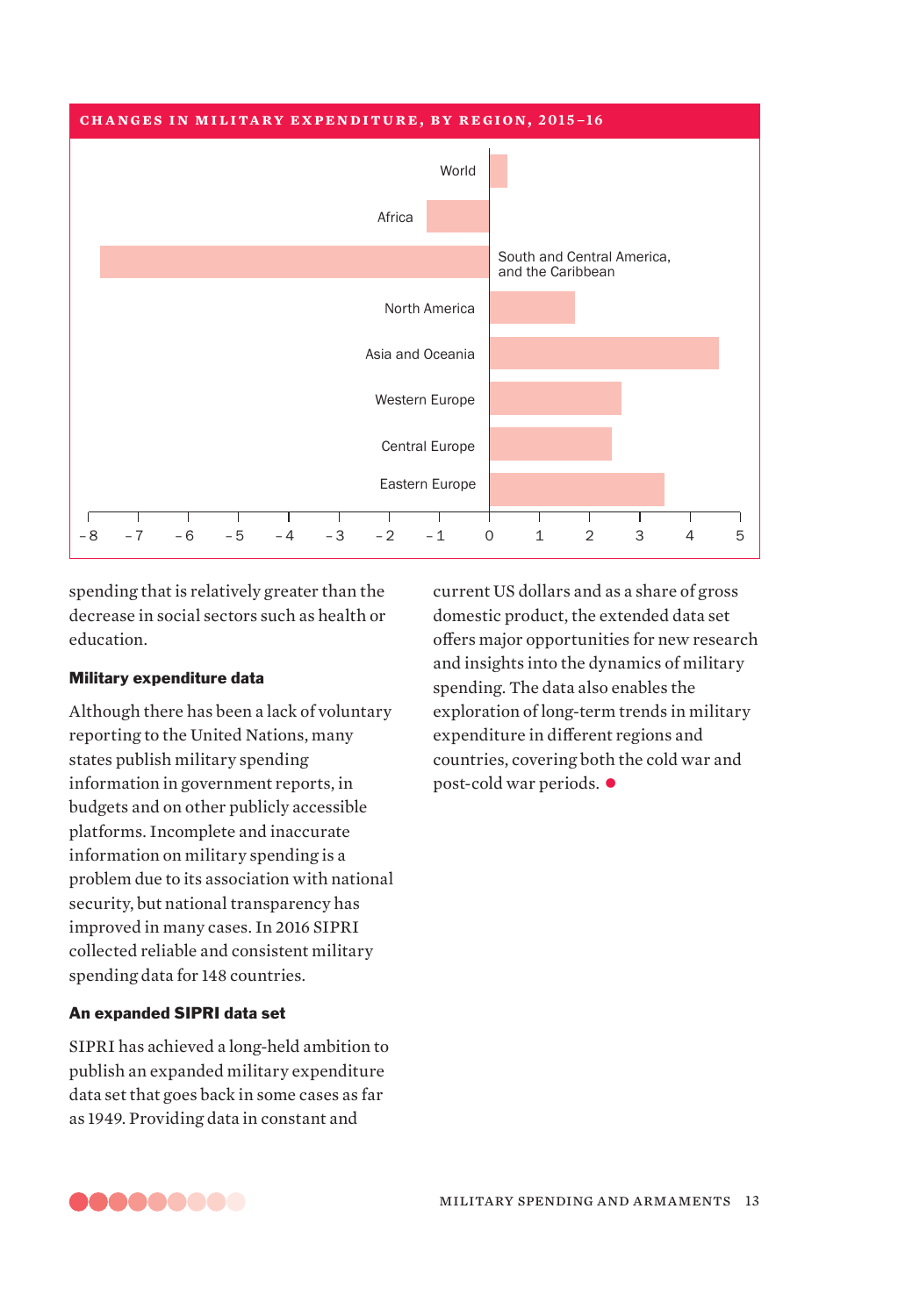# 10. INTERNATIONAL ARMS TRANSFERS AND DEVELOPMENTS IN ARMS PRODUCTION

The volume of international transfers of major weapons grew by 8.4 per cent between 2007–11 and 2012–16. The five largest suppliers in 2012–16—the United States, Russia, China, France and Germany—accounted for 74 per cent of the volume of exports.

Since 1950 the USA and Russia (or the Soviet Union before 1992) have consistently been by far the largest suppliers. They, together with West European suppliers, have historically dominated the list of the 10 largest suppliers and there are no signs of any major change in the near future. In fact, this group increased its share of the global total between 2007–11 and 2012–16. This group has now been joined by China, which has firmly established itself as one of the world's largest exporters of major weapons.

At the regional level, the flow of arms to the Middle East grew by 86 per cent between 2007–11 and 2012–16, while the flow of arms to Asia and Oceania rose by

7.7 per cent. By contrast, the flow of arms to Europe decreased notably (by 36 per cent), as did those to the Americas (by 18 per cent) and Africa (by 6.6 per cent).

#### Weapons delivered as military aid

Tensions and conflicts were ongoing in large parts of the world in 2016, and these often had direct links to arms acquisitions from abroad. Weapons used in these confl icts are sometimes delivered as aid. In other cases, such aid is less linked to ongoing conflicts and major tensions but rather is used as a tool to support or improve wider political relations or to gain foreign approval for policies. While the volume in arms transfers as aid has dropped, such transfers continue to be a key policy tool for some of the main suppliers.

#### Transparency in arms transfers

Following the trend set over the past few years, 2016 was once again disappointing in terms of arms transfers transparency. The number of states reporting arms imports and exports to the United Nations Register of Conventional Arms (UNROCA)



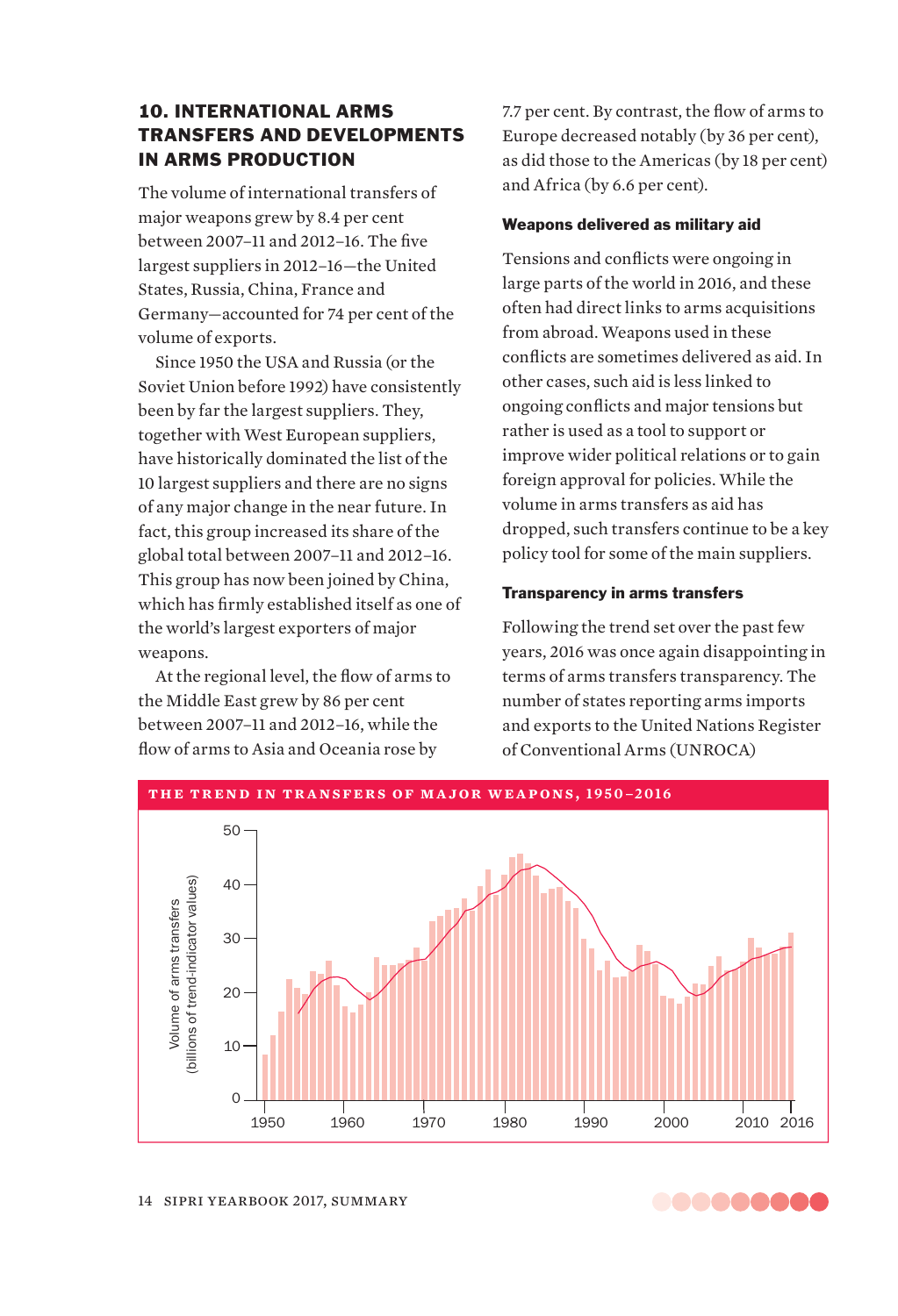remained low, and while the mandatory reporting under the Arms trade Treaty (ATT) started reasonably well in 2016, a comparison with UNROCA reporting raises questions about whether the two instruments can jointly help to improve overall levels of transparency in the international arms trade. No major changes occurred in transparency at national and regional levels.

#### The financial value of arms exports, 2015\*

Although SIPRI data on arms transfers does not represent their financial value, many arms exporting states do publish figures on the financial value of their arms exports. Based on such data, SIPRI estimates the total value of the global arms trade in 2015 to be at least \$91.3 billion. However, the actual figure is likely to be higher.

#### Developments in the arms industry

Total sales for the arms-producing and military services companies ranked in the SIPRI Top 100 declined for the fifth consecutive year in 2015.\* There was a slight decrease of 0.6 per cent compared with 2014. This is the lowest level of annual decline observed since the peak of 2010. The decrease is largely attributable to an overall fall in sales for US-based companies, which continue to dominate the Top 100. Taken together, West European arms producers show increases, some of them linked to significant export sales. Despite sanctions, Russia's arms industry also grew its arms sales in 2015, mostly due to domestic sales and some exports, while emerging and established producers show mixed results.

#### **THE MAIN EXPORTERS AND IMPORTERS OF MAJOR WEAPONS. 2012–16**

|   | Exporter  | Global<br>share (%) Importer |                |              | Global<br>share $(\%)$ |
|---|-----------|------------------------------|----------------|--------------|------------------------|
| 1 | USA       | 33                           | 1              | India        | 13                     |
| 2 | Russia    | 23                           | $\mathfrak{D}$ | Saudi Arabia | 8.2                    |
| 3 | China     | 6.2                          | 3              | <b>IJAE</b>  | 4.6                    |
| 4 | France    | 6.0                          | 4              | China        | 4.5                    |
| 5 | Germany   | 5.6                          |                | 5 Algeria    | 3.7                    |
| 6 | UК        | 4.6                          |                | 6 Turkey     | 3.3                    |
| 7 | Spain     | 2.8                          | 7              | Australia    | 3.3                    |
| 8 | Italy     | 2.7                          | 8              | Iraq         | 3.2                    |
| 9 | Ukraine   | 2.6                          | 9              | Pakistan     | 3.2                    |
|   | 10 Israel | 2.3                          |                | 10 Viet Nam  | 3.0                    |

A review of 14 years of data on the arms industry confirms that the ranking hierarchy, especially of companies ranked in the top 10, is very stable. It also highlights the fact that despite yearly variations, arms sales for companies ranked at the top and bottom of the SIPRI Top 100 have steadily increased between 2002 and 2015 in constant dollar terms. However, it also shows that the top 10 arms companies' share of the yearly total revenues of the SIPRI Top 100 has shrunk over the period.

\*The latest year for which data is available. •

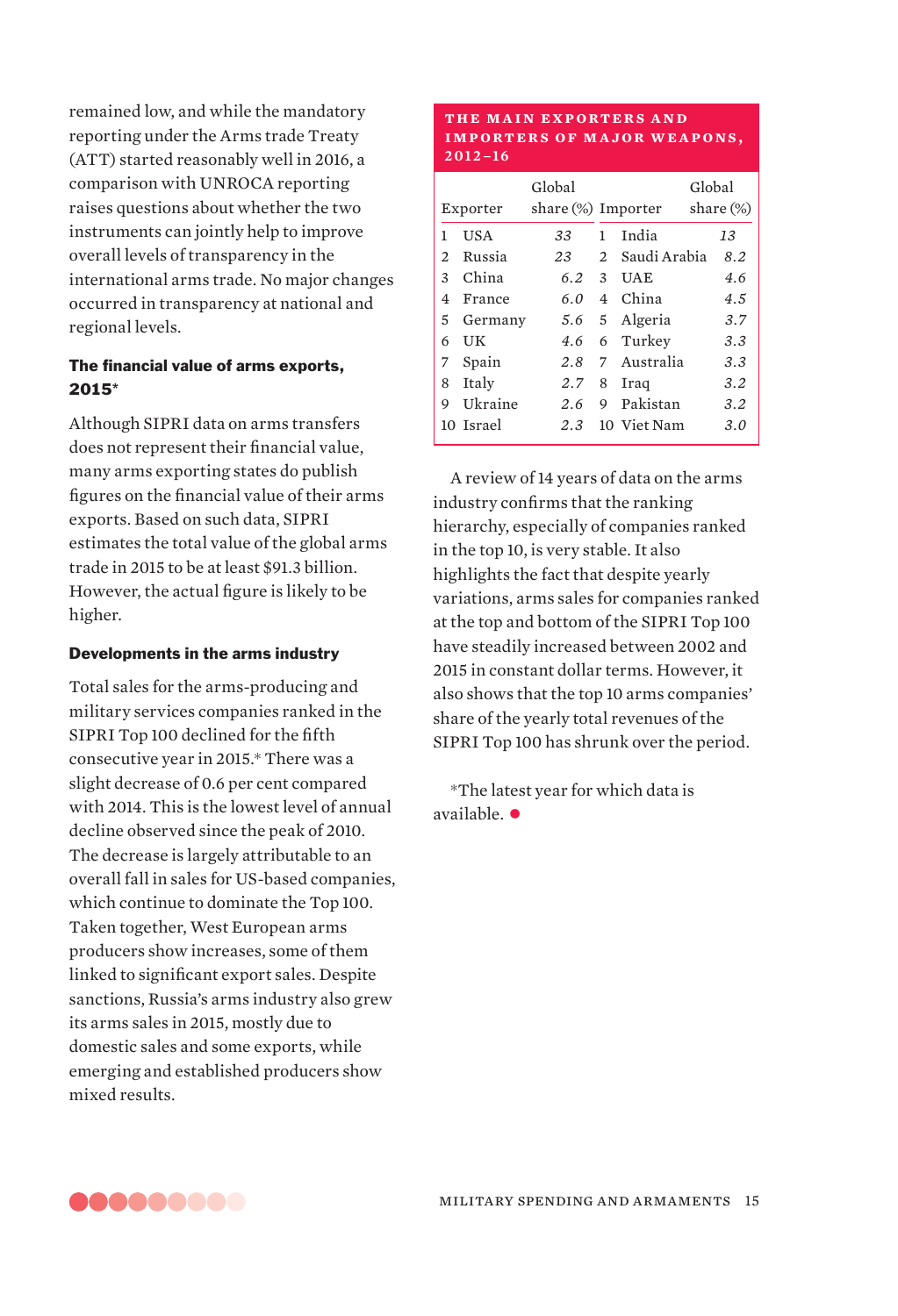# 11. WORLD NUCLEAR FORCES

At the start of 2017 nine states—the United States, Russia, the United Kingdom, France, China, India, Pakistan, Israel and the Democratic People's Republic of Korea (DPRK, or North Korea)—possessed approximately 14 935 nuclear weapons, of which 4150 were deployed with operational forces. Nearly 1800 of these are kept in a state of high operational alert.

#### Nuclear arsenals

Overall, inventories of nuclear warheads continue to decline. This is primarily due to reductions made by the USA and Russia, which together account for approximately 92 per cent of nuclear weapons globally. They are reducing their deployed nuclear forces as a result of the 2010 Treaty on Measures for the Further Reduction and Limitation of Strategic Offensive Arms (New START) while also making unilateral cuts in their nuclear warhead stockpiles. At the same time, however, both the USA and Russia have extensive and expensive programmes under way to replace and modernize their nuclear warheads, missile and aircraft delivery systems, and nuclear weapon production facilities.

The nuclear arsenals of the other nucleararmed states are considerably smaller, but all are either developing or deploying new weapon systems or have announced their intention to do so. China, India, North Korea and Pakistan are thought to be expanding the size of their nuclear arsenals.

North Korea continues to prioritize its military nuclear programme as a central element of its national security strategy, and conducted its fourth and fifth nuclear test explosions in 2016. The tests took the total number of nuclear explosions recorded worldwide since 1945 to 2057.

#### **world nuclear forces, 2016**

| Country       | Deployed Other | warheads warheads inventory | Total       |
|---------------|----------------|-----------------------------|-------------|
| USA           | 1800           | 5000                        | 6800        |
| Russia        | 1950           | 5050                        | 7000        |
| UК            | 120            | 95                          | 215         |
| France        | 280            | 20                          | 300         |
| China         |                | 270                         | 270         |
| India         |                | $120 - 130$                 | $120 - 130$ |
| Pakistan      |                | $130 - 140$                 | $130 - 140$ |
| <b>Israel</b> |                | 80                          | 80          |
| North Korea   |                | $(10-20)$                   | $(10-20)$   |
| Total         | 4 1 5 0        | 10785                       | 14935       |

. . = not applicable or not available; – = zero;  $()$  = uncertain figure. 'Other warheads' includes operational warheads held in storage and retired warheads awaiting dismantlement. All estimates are approximate and as of Jan. 2017.

#### Inadequate transparency

The availability of reliable information on the status of the nuclear arsenals and capabilities of the nuclear-armed states varies considerably. The USA has disclosed substantial information about its stockpile and forces, and the UK and France have also declared some information. Russia refuses to disclose the detailed breakdown of its forces counted under New START even though it shares this information with the USA, and the US Government has stopped releasing detailed information about Russian and Chinese nuclear forces. The governments of India and Pakistan make statements about some of their missile tests but provide no information about the status or size of their arsenals. Israel has a policy of not commenting on its nuclear arsenal, and North Korea provides no information about its nuclear capabilities. •

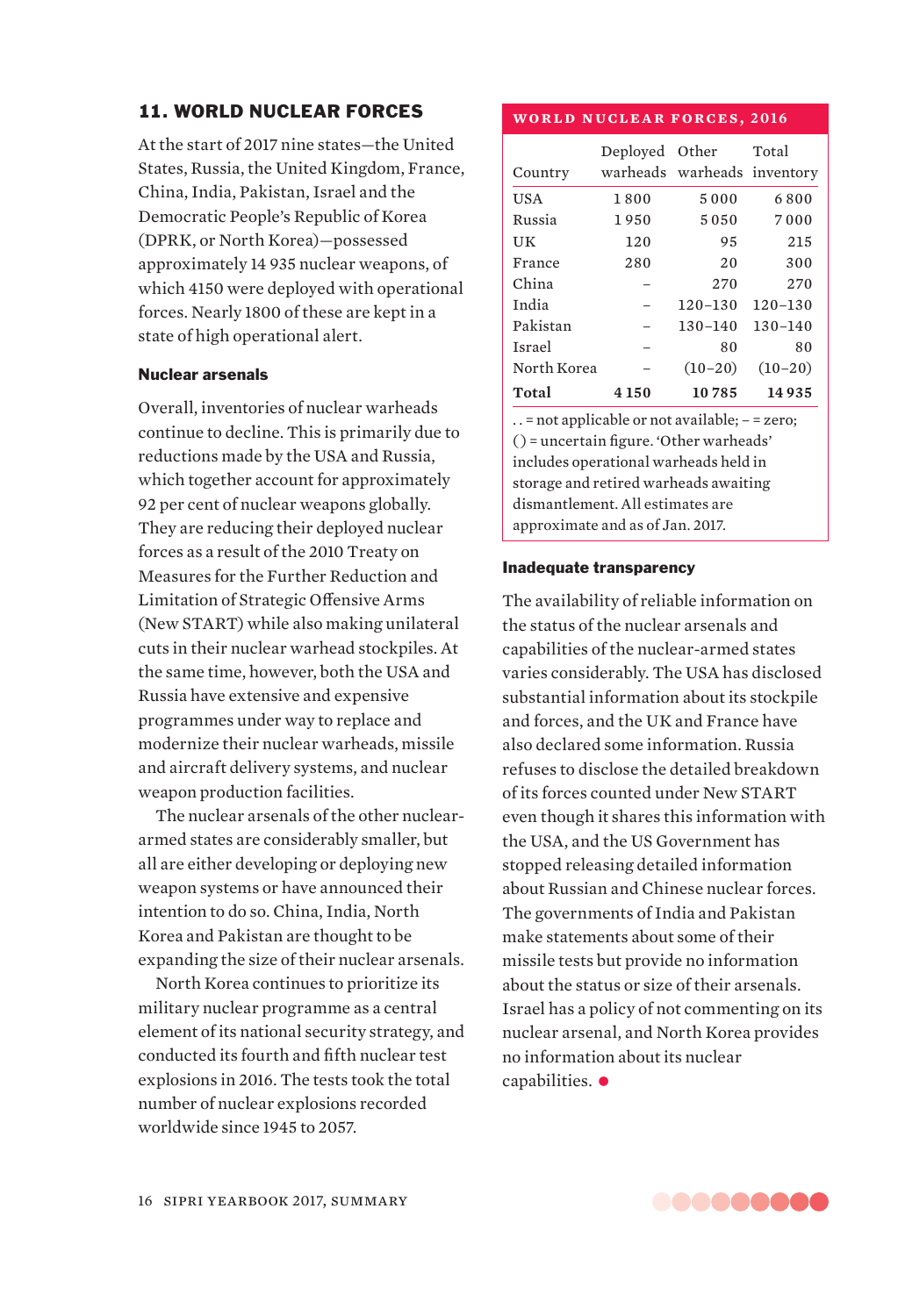#### **GLOBAL STOCKS OF FISSILE materials, 2016**

The raw material for nuclear weapons is fissile material, either highly enriched uranium (HEU) or separated plutonium. China, France, Russia, the UK and the USA have produced both HEU and plutonium for use in their nuclear weapons; India and Israel have produced mainly plutonium; and Pakistan has produced mainly HEU, but it is enhancing its ability to produce plutonium. North Korea has produced plutonium for use in nuclear weapons but may have produced HEU as well. All states with a civilian nuclear industry are capable of producing fissile materials.

The International Panel on Fissile Materials compiles information on global stocks of fissile materials.

|                         | Global stocks, 2016 |
|-------------------------|---------------------|
| Highly enriched uranium | $~1340$ tonnes      |
| Separated plutonium     |                     |
| Military stocks         | $~230$ tonnes       |
| Civilian stocks         | $~285$ tonnes       |

#### **SIPRI FACT SHEETS**

Each year, in the run-up to the next edition of the SIPRI Yearbook, SIPRI releases data sets on key research topics, covering the latest year for which data is available. Each data launch includes the publication of a detailed, up-to-date fact sheet that highlights SIPRI's main findings—findings that are explored in more depth in the corresponding Yearbook chapter.

Fleurant, A., Perlo-Freeman, S.,

Wezeman, P. D., Wezeman, S. T. and Kelly, N., 'The SIPRI Top 100 arms-producing and military services companies, 2015', SIPRI Fact Sheet, December 2016, <https://www. sipri.org/publications/2016/sipri-fact-sheets/ sipri-top-100-arms-producing-and-militaryservices-companies-2015>.

Fleurant, A., Wezeman, P. D., Wezeman, S. T., and Tian, N., 'Trends in international arms transfers, 2016', SIPRI Fact Sheet, February 2017, <https://www.sipri.org/ publications/2017/sipri-fact-sheets/trendsinternational-arms-transfers-2016>.

Tian, N., Fleurant, A., Wezeman, P. D. and Wezeman, S. T., 'Trends in world military expenditure, 2016', SIPRI Fact Sheet, April 2017, <https://www.sipri.org/ publications/2017/sipri-fact-sheets/trendsworld-military-expenditure-2016>.

Kile, S. N. and Kristensen, H. M., 'Trends in world nuclear forces, 2017', SIPRI Fact Sheet, July 2017, <https://www.sipri.org/ publications/2017/sipri-fact-sheets/trendsworld-nuclear-forces-2017>.

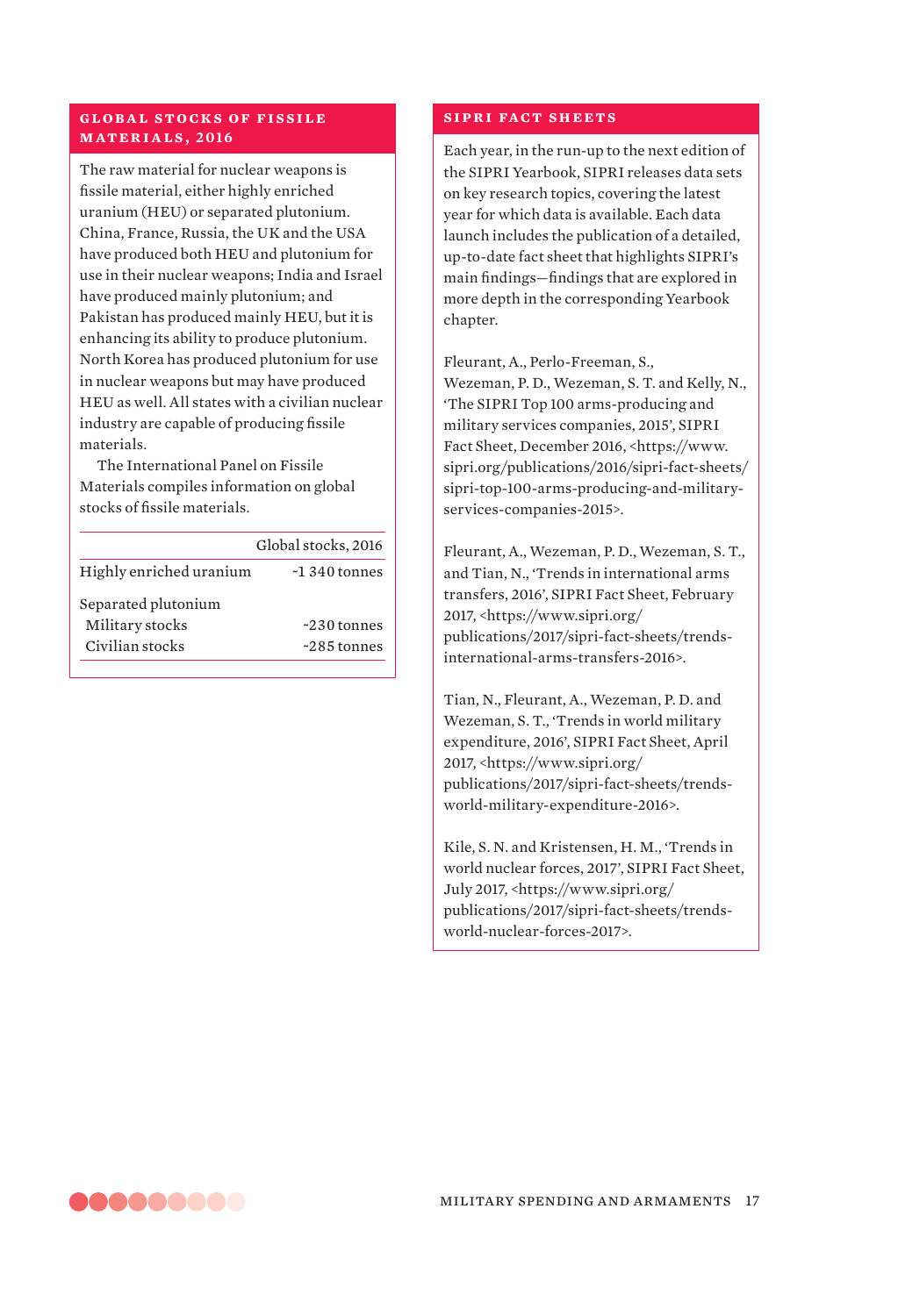# 12. NUCLEAR DISARMAMENT, NON-PROLIFERATION AND ARMS CONTROL

# Towards a new legally binding instrument on nuclear disarmament

In 2016 the United Nations General Assembly adopted a resolution mandating negotiations in 2017 leading to the elimination of nuclear weapons. This followed earlier intensive discussions in the Open-ended Working Group on nuclear disarmament, which met in Geneva to complete its report to the UN General Assembly. The report included a recommendation to convene in 2017 an international conference open to all states to begin negotiations on a legally binding prohibition of nuclear weapons, leading towards their elimination.

The UN General Assembly and the First Committee also voted to establish a highlevel preparatory group to meet in Geneva for two sessions of two weeks each, the first in 2017 and the second in 2018, to consider and make recommendations on substantial elements of a future non-discriminatory, multilateral, and internationally and effectively verifiable treaty banning the production of fissile material for nuclear weapons or other nuclear explosive devices.

However, the Conference on Disarmament, the world's sole multilateral forum for negotiating arms control and disarmament agreements, was yet again unable to agree on a programme of work in 2016 and thus was unable to commence negotiations on any item on its agenda.

#### US–Russian nuclear arms control

In 2016 US–Russian nuclear arms control, disarmament and non-proliferation efforts remained stalled by the broader

#### **the 2 0t h a n n i v e r s a ry of the comprehensive nucleartest-ban treaty**

The year 2016 marked the 20th anniversary of the opening for signature of the Comprehensive Nuclear-Test-Ban Treaty (CTBT) on 24 September 1996. To promote the entry into force of the CTBT, a 'Joint Statement on the Comprehensive Nuclear-Test-Ban Treaty by the Nuclear Nonproliferation Treaty Nuclear-Weapon States' was issued on 15 September 2016. It pledged to strive for the CTBT's early ratification and prompt entry into force. This was followed by the adoption of Resolution 2310 by the UN Security Council on 23 September 2016, which urged all states that have either not signed or not ratified the CTBT—particularly the eight remaining Annex 2 states—to do so without further delay.

deterioration in political relations between the two countries. The United States and Russia continued to implement the 2010 Treaty on Measures for the Further Reduction and Limitation of Strategic Offensive Arms (New START). However, the prospects for the two sides agreeing to make deeper cuts in their strategic nuclear forces appeared increasingly remote. No progress was made towards resolving the impasse over the USA's allegation that Russia had violated an important cold warera arms control treaty limiting intermediate-range nuclear forces (1987 Treaty on the Elimination of Intermediate-Range and Shorter-Range Missiles, INF Treaty). Russia rejected the charge and countered with its own treaty compliance concerns. The year also saw the suspension by Russia of the implementation of a bilateral agreement with the USA to irreversibly eliminate plutonium from

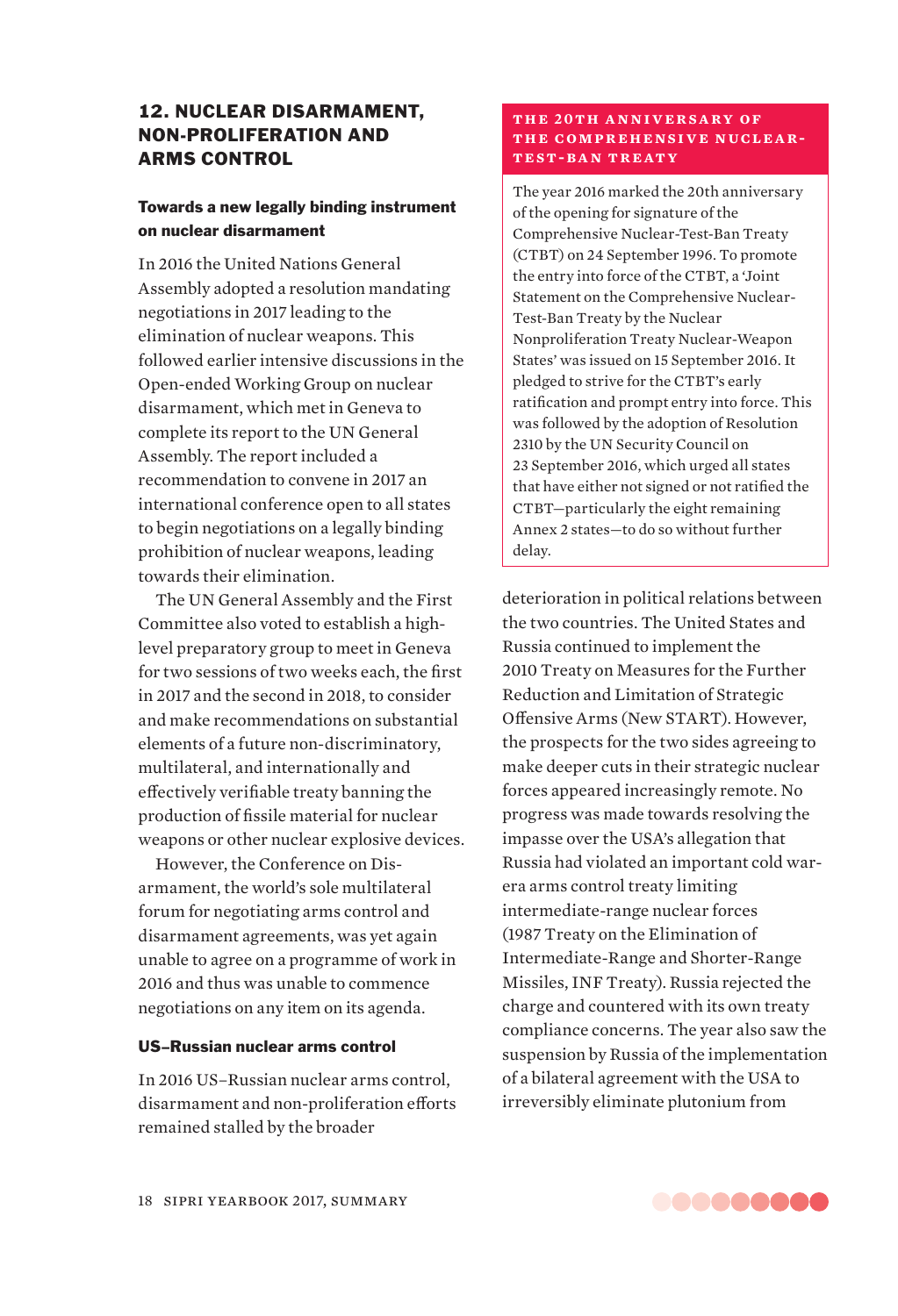#### **su m m a ry of i n t e r n at ion a l c on v e n t ions , i nst ru m e n ts a n d initiatives related to nuclear security**

| Name                                                                                     | Year signed/<br>established | No.<br>of parties | Description                                                                                                                                                            |
|------------------------------------------------------------------------------------------|-----------------------------|-------------------|------------------------------------------------------------------------------------------------------------------------------------------------------------------------|
| Convention on the Physical<br>Protection of Nuclear Material<br>(CPPNM)                  | 1979                        | 153               | Requires states to provide appropriate<br>level of physical protection of nuclear<br>material during international transport                                           |
| Global Partnership against<br>the Spread of Weapons and<br>Materials of Mass Destruction | 2002                        | 29                | Funds and coordinates activities for<br>countering risks of chemical, biological,<br>radiological and nuclear terrorism                                                |
| Proliferation Security<br>Initiative (PSI)                                               | 2003                        | 107               | Coordinates voluntary actions by states<br>to stop proliferation-related trafficking<br>of weapons of mass destruction, their<br>delivery systems and related material |
| UN Security Council<br>Resolution 1540                                                   | 2004                        | 193               | Requires states to establish domestic<br>controls and regulations to prevent the<br>illicit trafficking of nuclear material                                            |
| International Convention on<br>the Suppression of Acts of<br>Nuclear Terrorism (ICSANT)  | 2005                        | 106               | Promotes cooperation to prevent the<br>possession and use of radioactive<br>material or devices, and use or damage<br>of nuclear facilities, for terrorist acts        |
| Global Initiative to Combat<br>Nuclear Terrorism (GICNT)                                 | 2006                        | 86                | Conducts multilateral nuclear security<br>activities for preventing, detecting and<br>responding to nuclear terrorism                                                  |

*Note*: An amendment to the CPPNM entered into force in May 2016 and the agreement was subsequently renamed the Convention on the Physical Protection of Nuclear Material and Nuclear Facilities.

dismantled nuclear warheads declared to be in excess of defence needs.

#### Nuclear Security Summit

The fourth and final meeting in a series of Nuclear Security Summits was held in Washington, DC, on 31 March–1 April 2016. One of the main objectives of the meeting was to find ways to sustain the political momentum created by the previous summits to support the work of states and international organizations to strengthen the global nuclear security system beyond 2016.

#### The Iran nuclear deal

Iran continued to implement the provisions of the Joint Comprehensive Plan of Action (JCPOA) covering limitations on its nuclear programme. The JCPOA deal, which was facilitated by the European Union (EU), was signed in July 2015 by Iran and the E3/ EU+3 (France, Germany and the United Kingdom plus China, Russia and the USA). The International Atomic Energy Agency monitors and verifies that Iran is in compliance with its JCPOA obligations. •

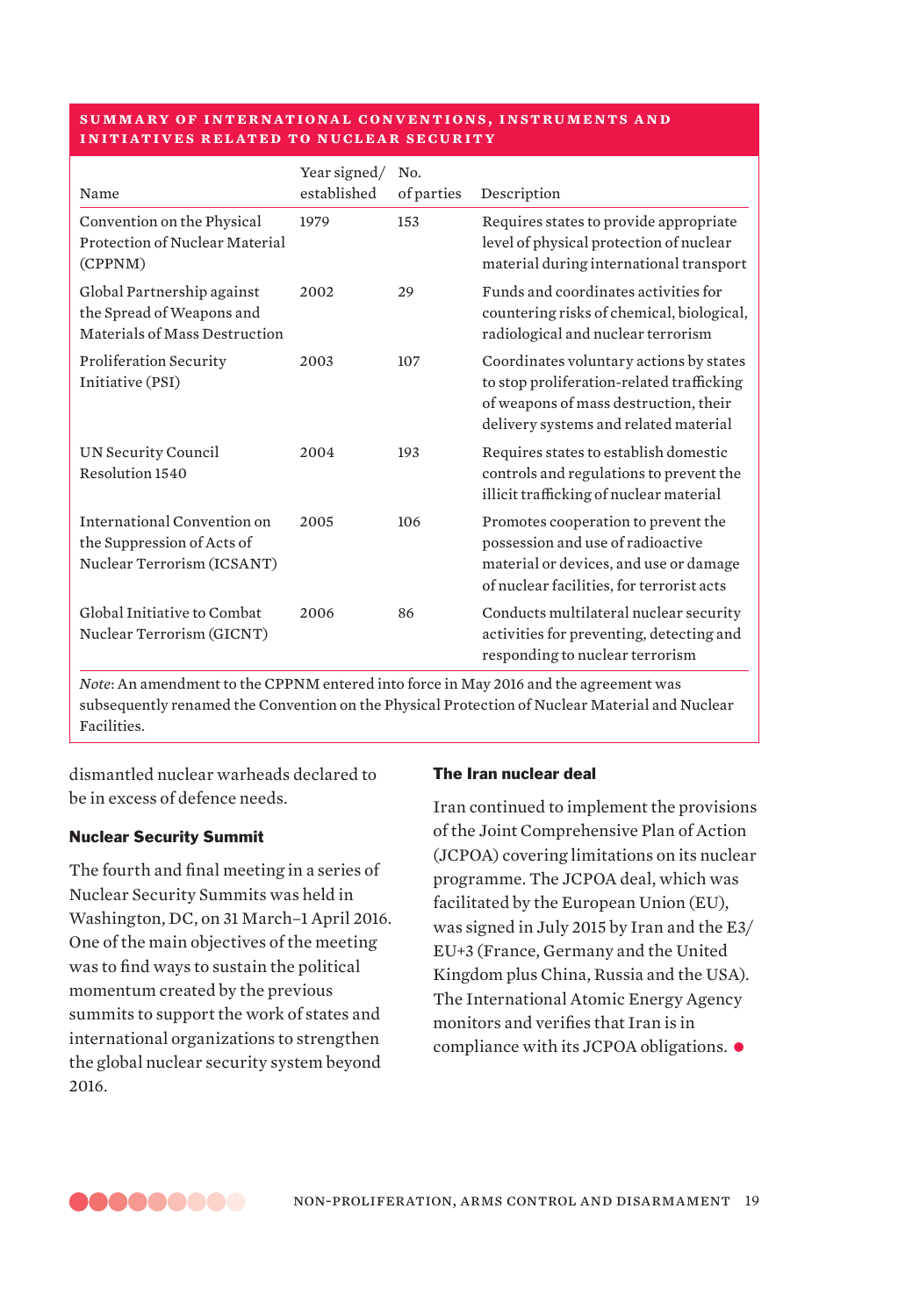# 13. CHEMICAL AND BIOLOGICAL SECURITY THREATS

#### Investigation of allegations of chemical weapon use in Iraq and Syria

In 2016 there were continued instances of alleged and confirmed use of chemical weapons in the armed conflicts in Iraq and Syria. Governments continued to target the Islamic State, including its suspected chemical weapon-related infrastructure in connection with the 2016 Mosul Offensive. The United Nations Security Council remained split on whether the Syrian Government has engaged in chemical warfare.

The Organisation for the Prohibition of Chemical Weapons (OPCW), the body that implements the 1993 Chemical Weapons Convention, sought to confirm the completeness and correctness of Syria's declarations partly through the work of the Declaration Assessment Team, the Fact-Finding Mission and the OPCW–UN Joint Investigative Mechanism (JIM) in Syria. The JIM issued four major reports in 2016 and concluded that an insurgent group was responsible for at least one instance of sulphur mustard use in Syria, while Syrian government forces were responsible for three instances of dispersal of chlorine. Syria and eight other states disputed the JIM's findings with respect to the use by Syrian government forces. A substantial number of governments accepted the JIM's overall findings, while others refrained from taking a public position on the question of whether the Syrian Government had authorized the use of such weapons. The JIM's mandate was modified and extended for another year, but it remains tasked with attributing

responsibility for select (including new) cases of alleged chemical weapon use.

There were further allegations of chemical weapon holdings and use in connection with the continued fighting in Iraq. The OPCW provided analytical advice and related support to Iraq in connection with alleged chemical weapon use and to support the planned destruction of remnants of chemical weapons left over from the government of Saddam Hussein. The OPCW also carried out a maritime chemical removal operation from Libya, the second such operation. (The first was from Syria in 2013–14.)

#### Biological and chemical arms control

Russia's proposal to negotiate a new multilateral convention against chemical and biological terrorism at the Conference on Disarmament was met with mixed reactions. The Eighth Review Conference of the 1972 Biological and Toxin Weapons Convention was held in November 2016 and agreed a minimalistic intersessional process consisting of annual Meetings of States Parties for the period 2017–20. It also agreed to extend the mandate of the Implementation Support Unit (unless later decided otherwise) for the period 2017–21 and to continue a cooperation database established by the Seventh Review Conference.  $\bullet$ 

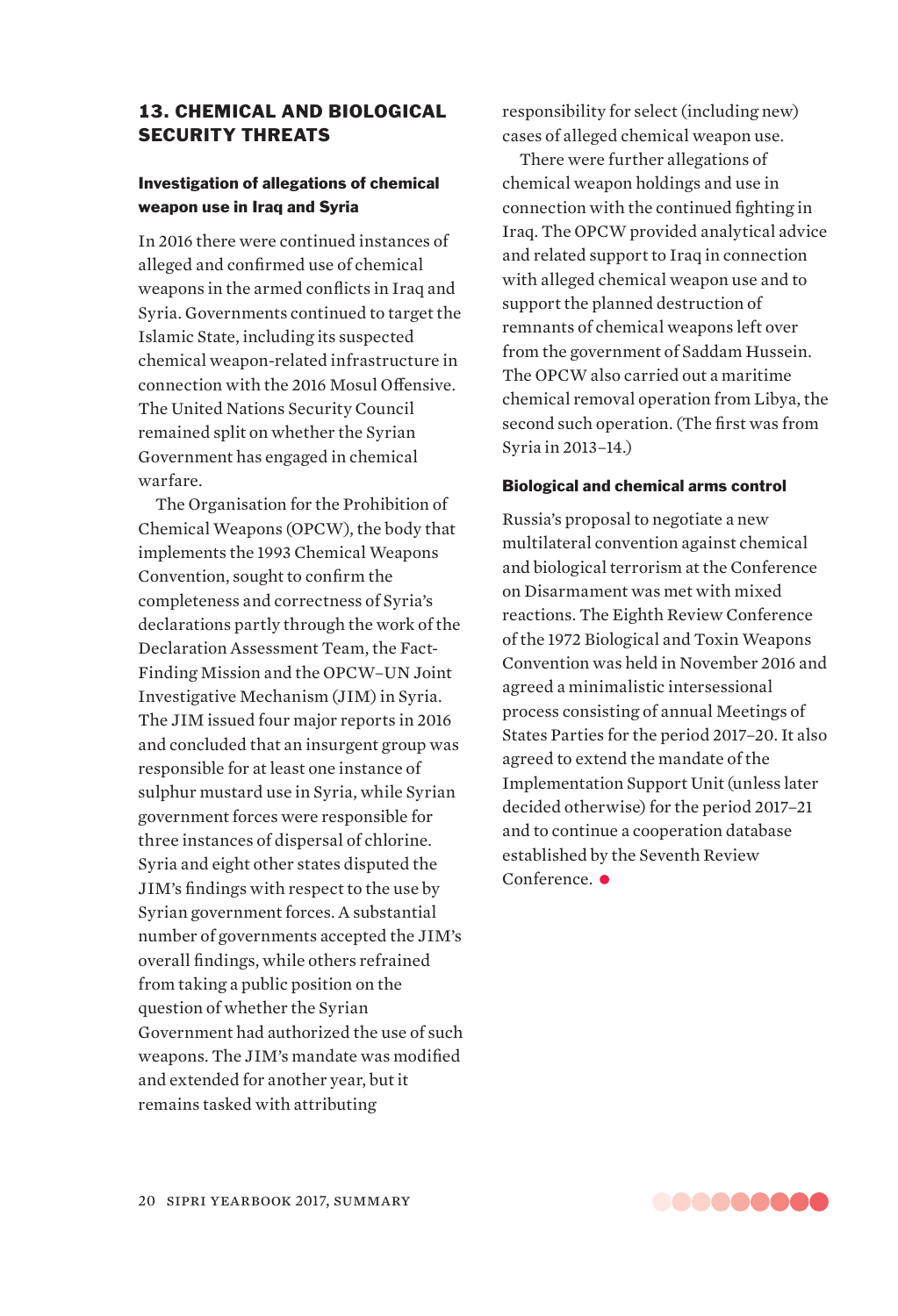# 14. CONVENTIONAL ARMS **CONTROL**

# ICRC guidance and its application in urban warfare

The Geneva conventions are an international benchmark for behaviour during armed conflict. In 2011 the International Committee of the Red Cross (ICRC) initiated a multi-year project to update a series of Commentaries that provide guidance to states on how to interpret and implement the conventions. The first update is on the Convention for the Amelioration of the Condition of the Wounded and Sick in Armed Forces in the Field, and is part of a series of Commentaries that will consider changes in the nature of armed conflict. One of the most important issues addressed in the updated Commentary is how to apply the Geneva conventions to non-international armed conflicts. Other key issues are how to safeguard the impartiality of humanitarian relief, attacks on health care workers and the increasing use of military force and violence in populated areas.

#### Humanitarian arms control

The use of explosive weapons in populated areas (EWIPA) is a growing concern of the ICRC, among others, and has also featured in ongoing humanitarian arms control efforts. In 2016 close to 42 000 civilians were reported killed or injured by explosive weapons, and the bombardment of Aleppo was the nadir of this form of warfare. The 1981 Convention on Certain Conventional Weapons (CCW Convention), in particular, was designed to protect civilians and combatants in situations of armed conflict, but the Fifth Review Conference to update the Convention failed to effectively address

issues related to EWIPA, incendiary weapons and new technology in warfare. However, ongoing attempts to expand the scope of the existing humanitarian arms control regimes included discussions on lethal autonomous weapon systems and some fledgling efforts by the outgoing US Administration to regulate the international transfer and use of armed unmanned aerial vehicles (UAVs, or drones) and to increase transparency on their use. In addition, states met to discuss implementation of the United Nations Programme of Action on small arms and light weapons (SALW) and agreed strong language on the gendered aspects of SALW proliferation and violence, and the UN Sustainable Development Goals.

#### Conventional arms control in Europe

Europe is the only region that has created an integrated conventional arms control system. There is a consensus, however, that this framework, which was created in the 1990s, no longer delivers the results expected of it. The deep divisions between Russia and the West over causality were played out during discussions within the Organization for Security and Co-operation in Europe (OSCE) in 2016. Nonetheless, following a German-led initiative, the OSCE agreed to launch a structured dialogue on current and future challenges and risks to security in the OSCE area, with a particular focus on conventional arms control. •

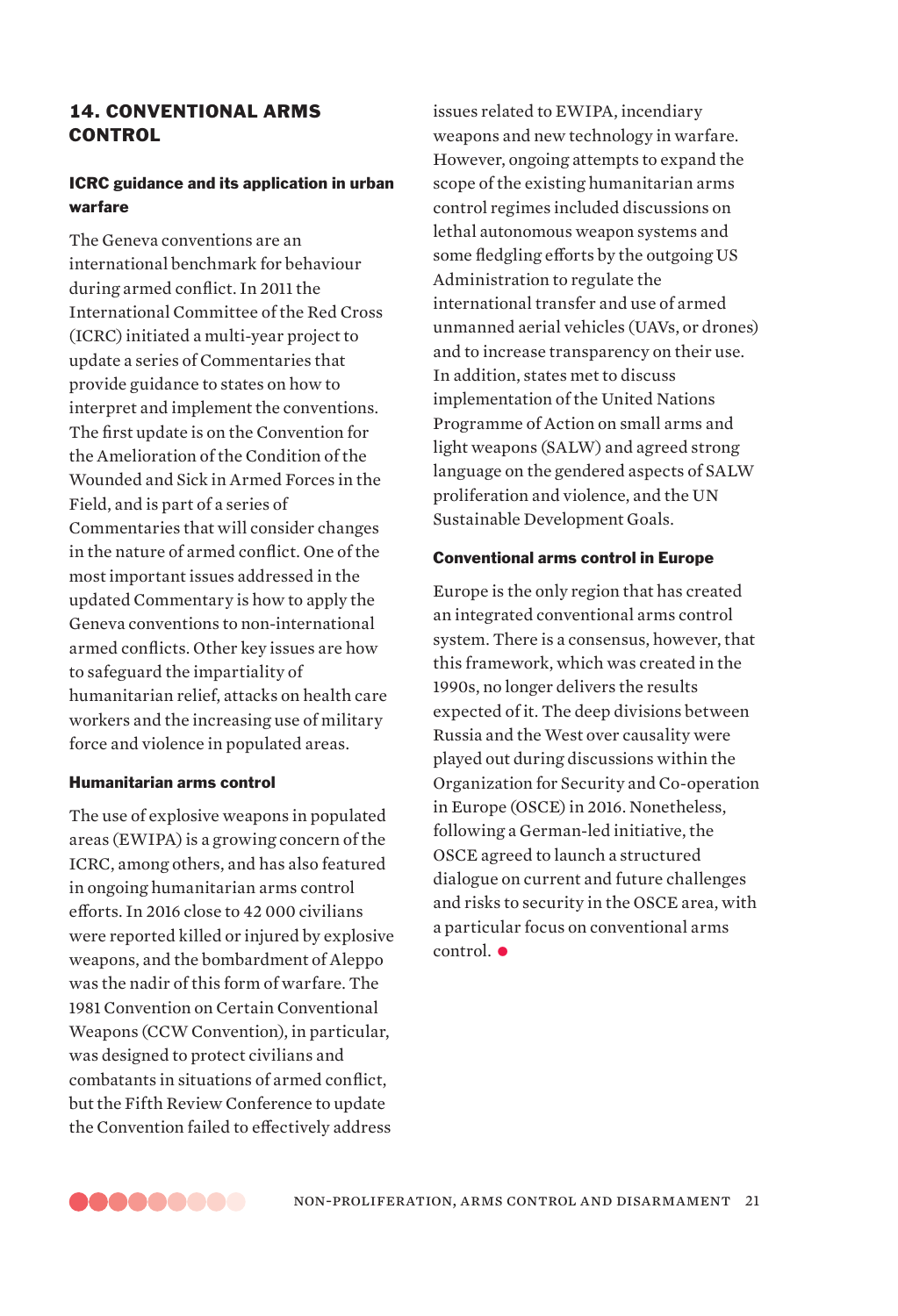# 15. DUAL-USE AND ARMS TRADE CONTROLS

#### The Arms Trade Treaty

An Extraordinary Meeting of States Parties (CSP1.5) to the Arms Trade Treaty (ATT) took place in February 2016 and the Second Conference of States Parties (CSP2) took place in August 2016. At the February meeting, key decisions were taken in relation to the role and functioning of the ATT Secretariat. At CSP2 consensus was achieved on the permanent Head of the ATT Secretariat, Dumisani Dladla; the reporting templates recommended for the initial report on treaty implementation and the Annual Report on Arms Transfers; draft terms of reference for the ATT Voluntary Trust Fund; and the setting up of Intersessional Working Groups on Effective Implementation of the ATT, Treaty Universalization, and Transparency and Reporting. Major challenges remain with regard to the practical impact of the ATT: the low levels of accession in Asia and the Middle East; the commercial and political considerations shaping the interpretation of treaty provisions; the fact that important arms-supplying and recipient states remain outside the treaty; and the limitations on the role and capacities of the Secretariat.

#### Multilateral arms embargoes

In 2016 there were 38 multilateral arms embargoes in force: 15 imposed by the United Nations, 22 by the European Union (EU) and 1 by the League of Arab States. Of the EU embargoes, 11 directly implemented UN decisions, 3 implemented UN embargoes with modified geographical scope or coverage in terms of the weapon types included and 8 had no UN counterpart. The single Arab League arms embargo

#### **m u lt i l at e r a l a r m s embargoes in force, 2016**

*United Nations (15 embargoes)*

- Central African Republic (NGF)
- Democratic Republic of the Congo (NGF) • Côte d'Ivoire (NGF) • Eritrea • Iran • Iraq (NGF) • ISIL, al-Qaeda and associated individuals and entities • North Korea • Lebanon (NGF) • Liberia (NGF) • Libya (NGF) • Somalia (NGF) • Sudan (Darfur) • Taliban • Yemen (NGF)

*European Union (22 embargoes)* Implementations of UN embargoes (11): • Al-Qaeda, the Taliban and associated individuals and entities • Central African Republic (NGF) • Democratic Republic of the Congo (NGF) • Côte d'Ivoire (NGF) • Eritrea • Iraq (NGF) • Lebanon (NGF) • Liberia (NGF) • Libya (NGF) • Somalia (NGF) • Yemen (NGF) Adaptations of UN embargoes (3): • Iran • North Korea • Sudan (Darfur) Embargoes with no UN counterpart (8): • Belarus • China • Egypt • Myanmar • Russia • South Sudan • Syria • Zimbabwe *Arab League (1 embargo)*

• Syria

NGF = non-governmental forces.

(on Syria) had no UN counterpart. Most of these embargoes only cover conventional arms. However, the UN and EU embargoes on Iran and North Korea, and the EU embargo on Russia also cover exports of dual-use goods. No new multilateral arms embargoes were imposed in 2016. Implementation of the UN embargoes was again not without problems, as demonstrated by the reports of the different panels of experts charged with monitoring their implementation.

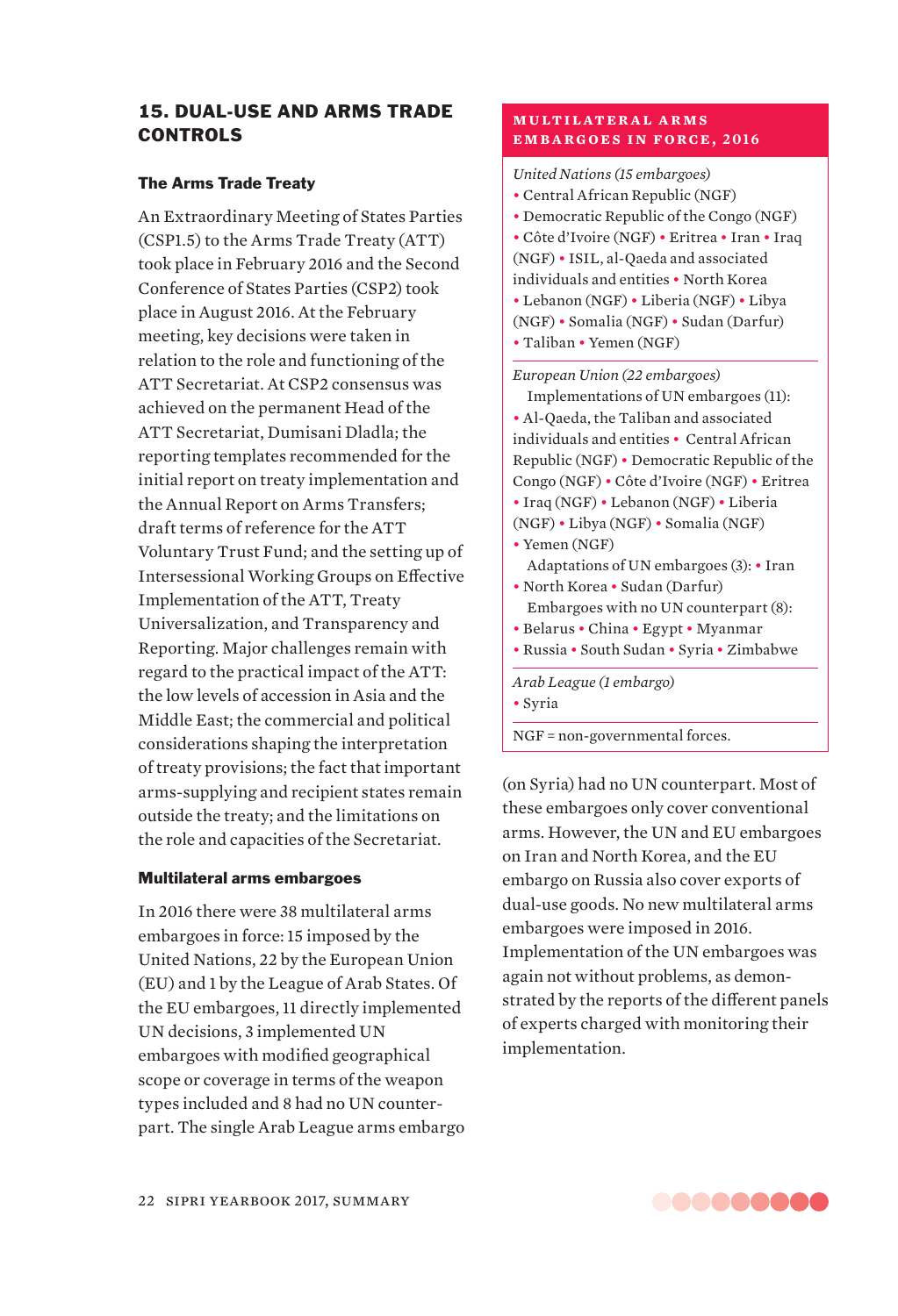#### Export control regimes

All the multilateral export control regimes—the Australia Group, the Missile Technology Control Regime (MTCR), the Nuclear Suppliers Group and the Wassenaar Arrangement on Export Controls for Conventional Arms and Dualuse Goods and Technologies (Wassenaar Arrangement, WA)—sought to update their respective trade control lists and guidelines. Most of the regimes continued to face difficulties with admitting new members, owing to the requirement that all existing members must approve the application. However, in June 2016 India finally got one step closer to its goal of joining the export control regimes by becoming a participating state in the MTCR and in The Hague Code of Conduct against Ballistic Missile Proliferation. Discussions continued in all the regimes about how to better engage with non-participating states. Several of the regimes conducted broader outreach dialogues that went beyond technical briefings.

#### EU dual-use trade controls

The EU's revision of its Regulation on the export, transit and brokering of dual-use items continued throughout 2016. It is unlikely to reach a conclusion before 2018. In September 2016 the European Commission put forward a legislative proposal that includes several elements that have provoked negative reactions from industry and several EU member states, and would constitute a fundamental change to aspects of the EU dual-use control regime. The elements were: an expansion of the definition of dual-use items to include certain types of cybersurveillance technology; an EU control list that for the first time goes beyond the lists

of the four export control regimes; an expansion of the so-called catch-all controls for unlisted items to cover items that may be intended to be used in violations of human rights or international humanitarian law or in connection with acts of terrorism; and an expansion of the criteria that states are required to apply when assessing licence applications to include issues related to human rights, international humanitarian law and terrorism.

### Applying human rights concerns to dualuse export controls

The application of human rights norms to arms export controls has been broadly accepted for many years. However, their application to dual-use export controls has always been less clear-cut and more uneven. This issue has received increased attention largely as a result of the addition of a number of information and communications technology surveillance systems to the WA and EU dual-use lists. These items have been identified largely owing to the human rights concerns associated with their use. Their inclusion in the WA and EU dual-use lists has led to calls for a further expansion in the range of such surveillance systems that are subject to control. At the EU level, this has also fed into discussions about establishing a clearer connection between dual-use export controls and the application of human rights norms. •

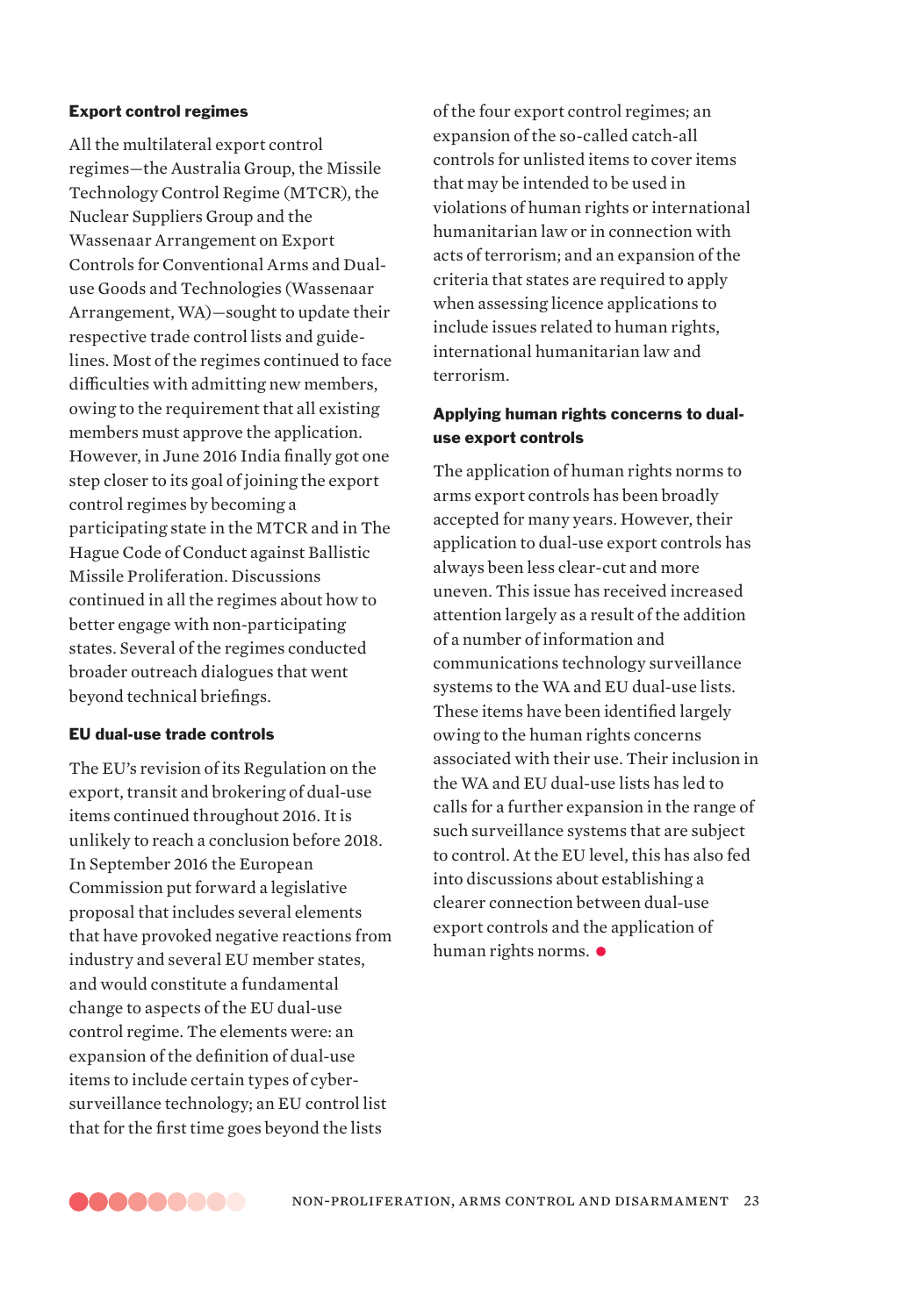# SIPRI DATABASES

#### SIPRI Military Expenditure Database

Gives consistent time series on the military spending of 172 countries since 1988, allowing comparison of countries' military spending: in local currency, at current prices; in US dollars, at constant prices and exchange rates; and as a share of gross domestic product.

#### SIPRI Arms Transfers Database

Shows all international transfers in seven categories of major conventional arms since 1950, the most comprehensive publicly available source of information on international arms transfers.

#### SIPRI Arms Embargoes Database

Gives information on all arms embargoes that have been implemented by an international organization, such as the European Union or the United Nations, or by a group of nations. All embargoes that are in force, or have been in force since 1998, are included.

#### SIPRI National Reports Database

Provides links to all publicly accessible national reports on arms exports and is constantly updated to include links to newly published national reports on arms exports.

#### SIPRI Multilateral Peace Operations Database

Offers information on all UN and non-UN peace operations conducted since 2000, including location, dates of deployment and operation, mandate, participating countries, number of personnel, costs and fatalities.

Access the SIPRI databases at www.sipri.org/databases

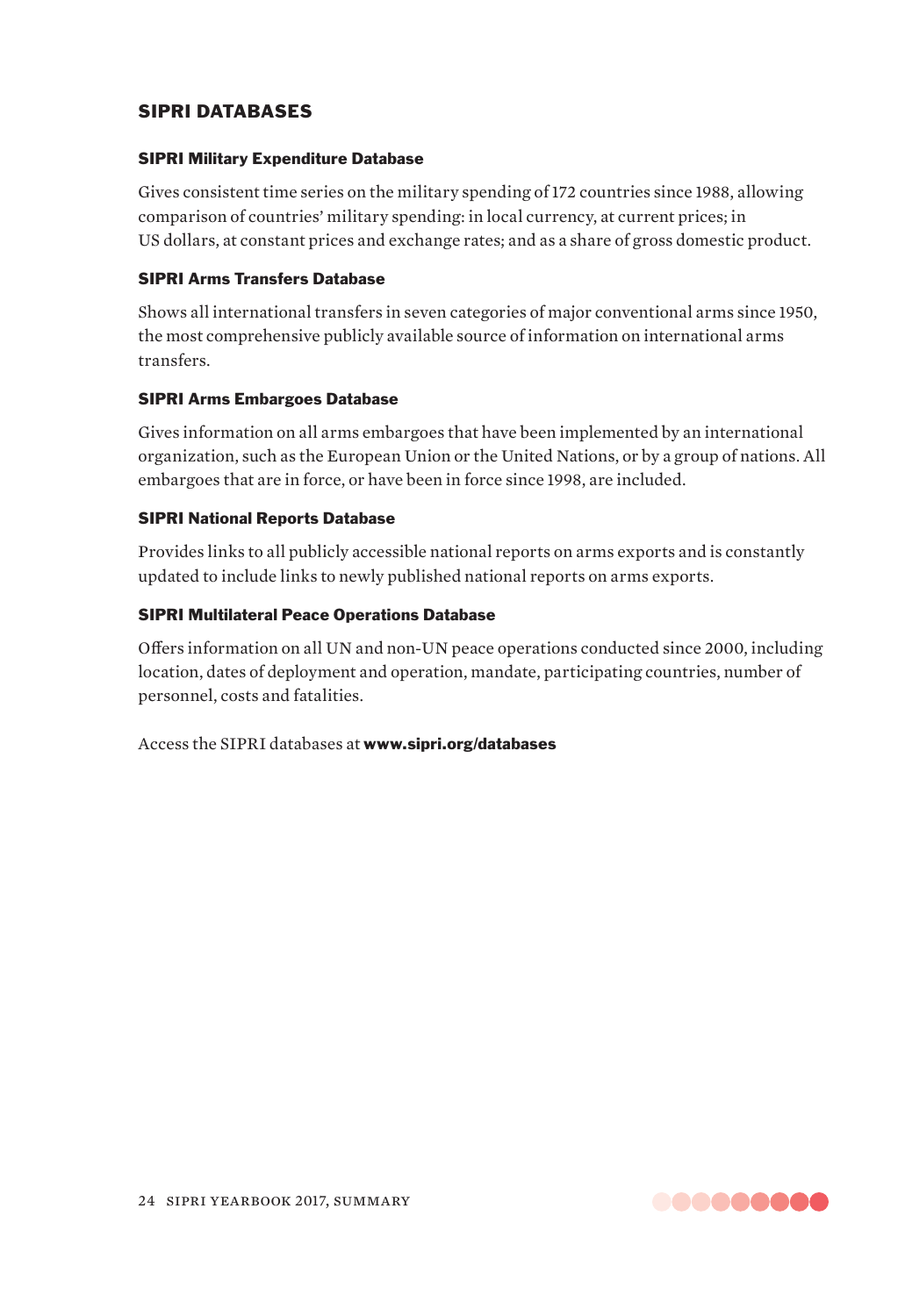# HOW TO ORDER SIPRI YEARBOOK 2017

#### SIPRI Yearbook 2017: Armaments, Disarmament and International Security

Published in print and online by Oxford University Press

ISBN 978-0-19-881180-0, hardback ISBN 978-0-19-184859-9, online

**OXFORD** 

More information is available at www.sipriyearbook.org



#### **STOCKHOLM INTERNATIONAL PEACE RESEARCH INSTITUTE**

Signalistgatan 9 SE-169 72 Solna, Sweden Telephone: +46 8 655 97 00 Email: sipri@sipri.org Internet: www.sipri.org